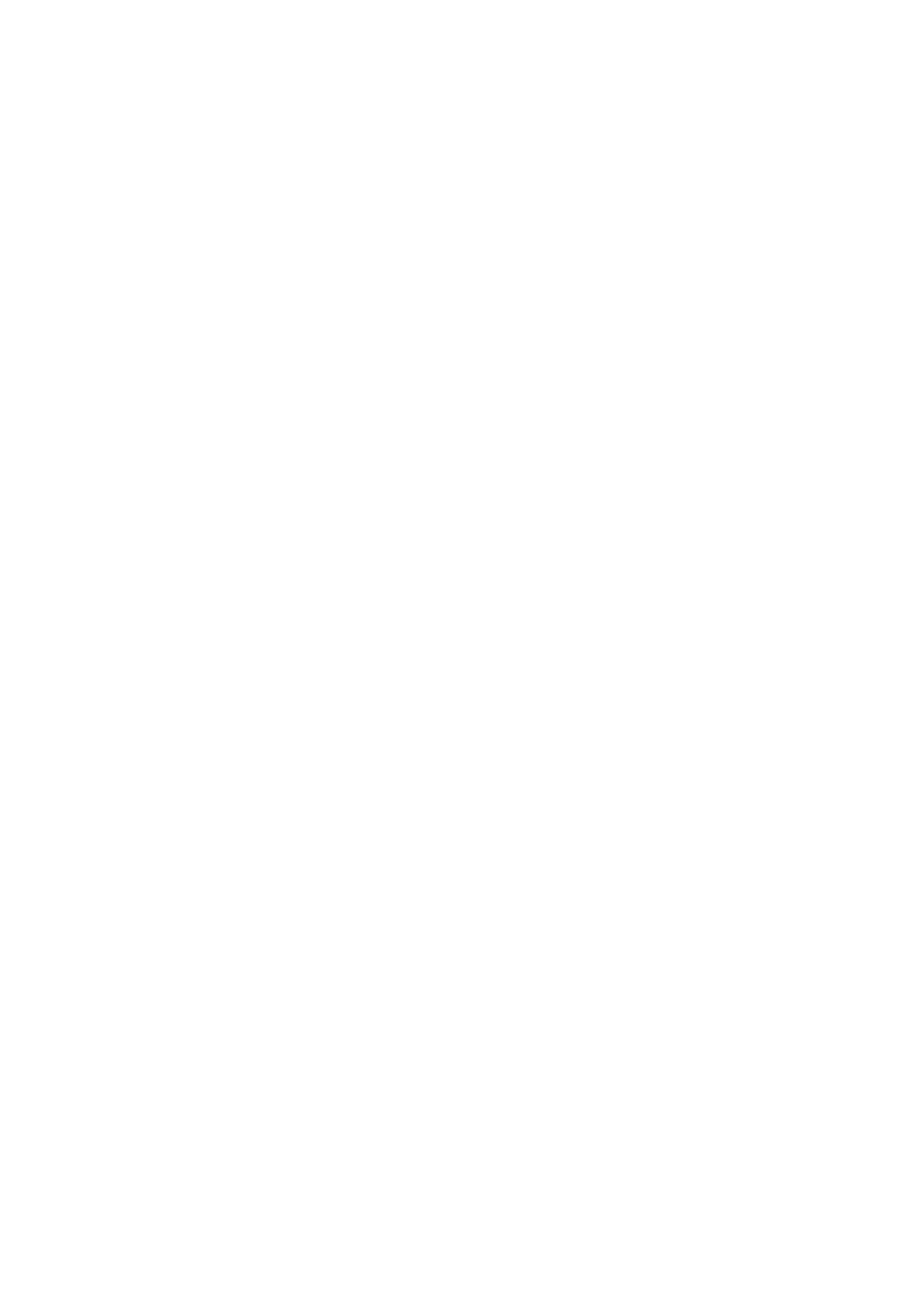



#### **REPORT INFORMATION SHEET**

**The CIBR/LEI Community Engagement Framework for REPORT TITLE Biowastes**  Virginia Baker, James Ataria, Joanna Goven, E.R. (Lisa) Langer, **AUTHORS** Alan Leckie, Peter Hill, Hamish Lowe and Jacqui Horswell 16-02 **CIBR PUBLICATION NUMBER** felomell **SIGNED OFF BY** JACQUI HORSWELL **DATE** FEBRUARY 2016 **CONFIDENTIALITY**  PUBLICLY AVAILABLE **REQUIREMENT**

**INTELLECTUAL PROPERTY** © CIBR ALL RIGHTS RESERVED. UNLESS PERMITTED BY CONTRACT OR LAW, NO PART OF THIS WORK MAY BE REPRODUCED, STORED OR COPIED IN ANY FORM OR BY ANY MEANS WITHOUT THE EXPRESS PERMISSION OF THE CENTRE FOR INTEGRATED BIOWASTE RESEARCH.

#### **Disclaimer**

The opinions provided in the Report have been provided in good faith and on the basis that every endeavour has been made to be accurate and not misleading and to exercise reasonable care, skill and judgment.

#### **Acknowledgements**

Ministry of Business, Innovation and Employment (MBIE), Kaik*ō*ura community (including Te R*ū*nanga o Kaik*ō*ura, Takahanga Marae, Kaik*ō*ura District Council, Kaik*ō*ura High School), Horowhenua District Council.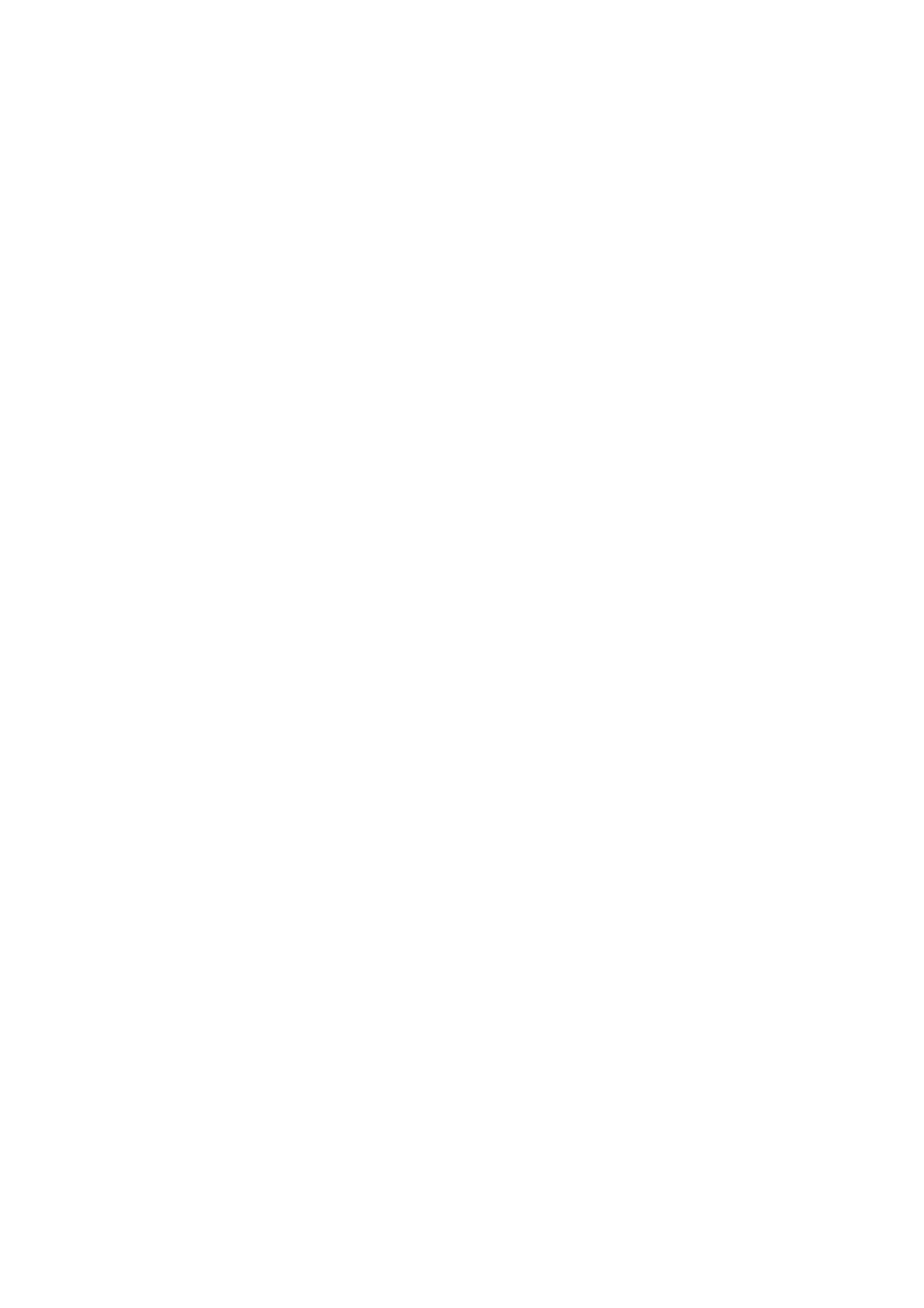



# **The CIBR/LEI Community Engagement Framework for Biowastes**

### **Virginia Baker, James Ataria, Joanna Goven, E.R. (Lisa) Langer, Alan Leckie, Peter Hill, Hamish Lowe and Jacqui Horswell**

Centre for Integrated Biowaste Research (CIBR) c/- Scion P.O. Box 29 237 Christchurch 8440

February 2016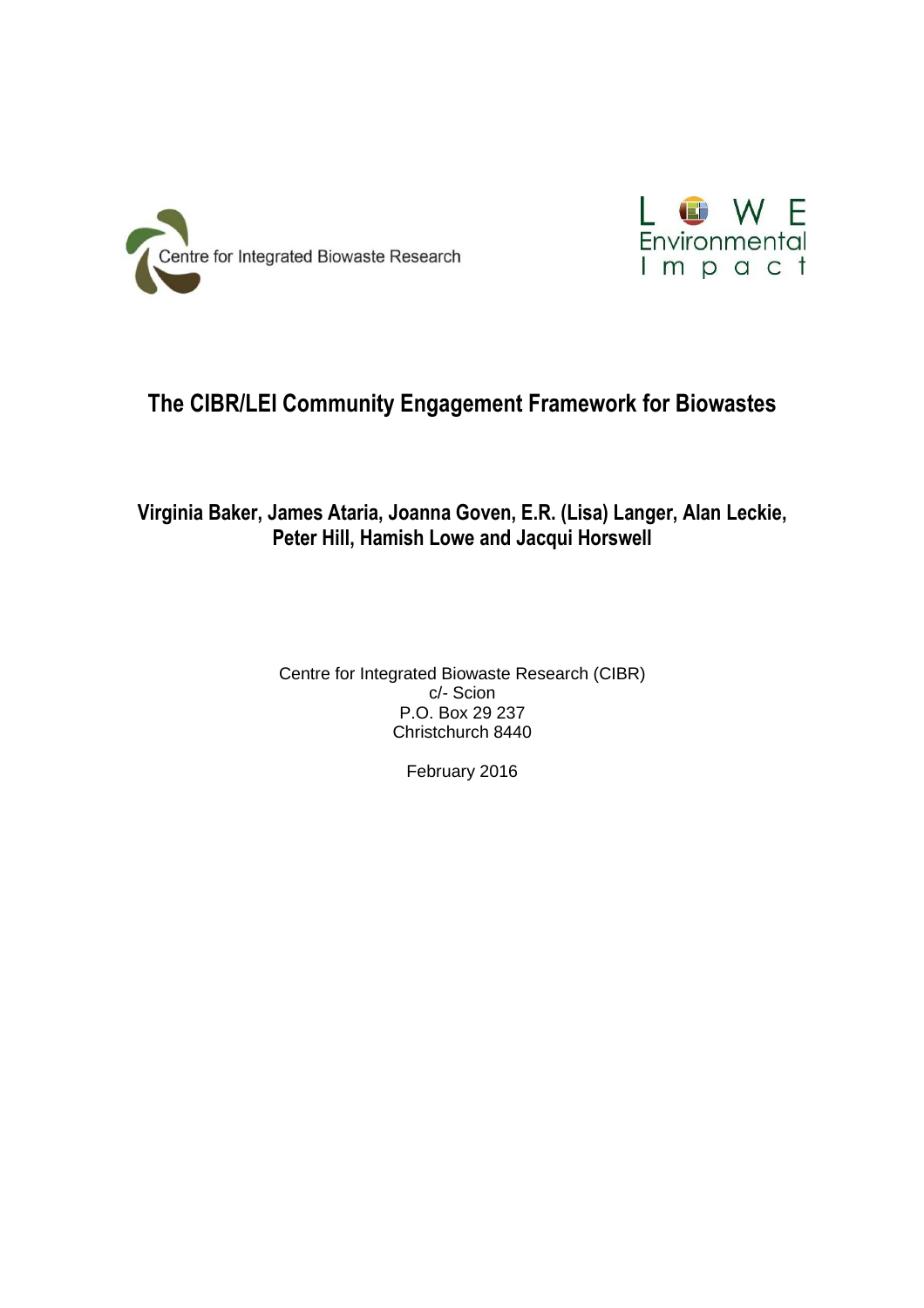# **Table of Contents**

| 1.0                                                              |    |
|------------------------------------------------------------------|----|
| 2.0                                                              |    |
| 3.0                                                              |    |
| 3.1                                                              |    |
| 3.2                                                              |    |
| 3.3                                                              |    |
|                                                                  |    |
| 4.1                                                              |    |
| The CIBR and LEI community engagement framework  5<br>5.0        |    |
| 5.1                                                              |    |
| 5.2                                                              |    |
| 5.3                                                              |    |
| 5.4                                                              |    |
| 5.4.1                                                            |    |
| 5.4.2                                                            |    |
| 5.4.3                                                            |    |
| 5.4.4                                                            |    |
| 5.4.5                                                            |    |
| 5.4.6                                                            |    |
| 5.4.7                                                            |    |
|                                                                  |    |
| Step 1. Know your community, issue and mandate 8<br>5.5.1        |    |
| 5.5.2                                                            |    |
| Step 3. Stakeholder and community dialogue/workshops  9<br>5.5.3 |    |
|                                                                  |    |
|                                                                  |    |
|                                                                  |    |
| 5.6                                                              |    |
| 5.7                                                              |    |
|                                                                  |    |
|                                                                  |    |
|                                                                  |    |
| Appendix 1: Applying IAP2 approaches to biowaste issues 16       |    |
|                                                                  |    |
|                                                                  |    |
|                                                                  |    |
|                                                                  | 17 |
|                                                                  |    |
|                                                                  |    |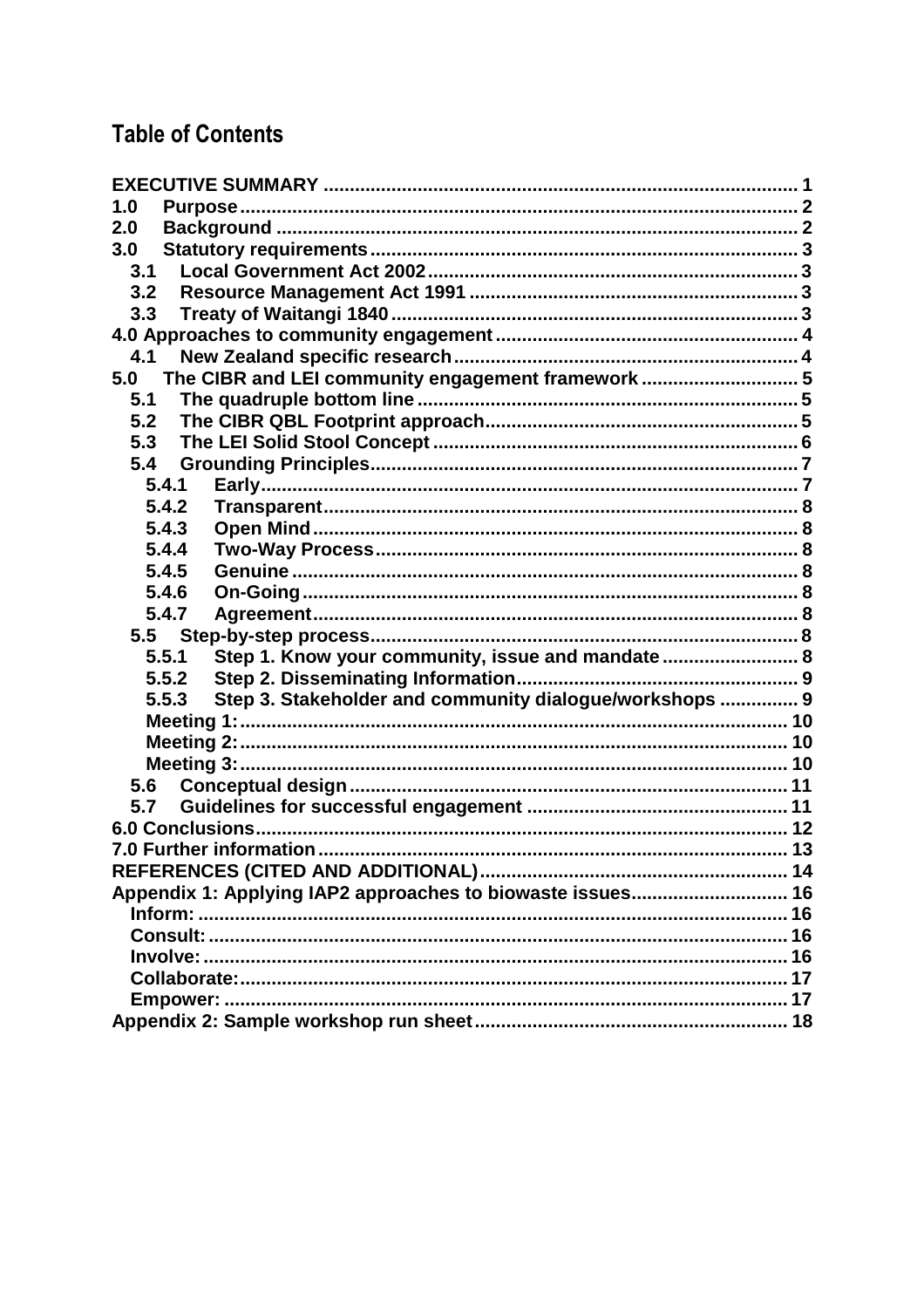# **EXECUTIVE SUMMARY**

Stakeholder and wider community consultation is recommended for Resource Management Act 1991 consenting and by the Local Government Act 2002 when making decisions on behalf of the community. In addition, the Treaty of Waitangi (1840) guides partnerships with Iwi for environmental management. However, such engagement can be challenging without a robust transparent process in place.

In the case of waste management issues, there are often significant existing infrastructure investments. Therefore, decisions can be heavily driven by technical criteria and there is a limited range of options that are feasible. However, community input can improve the quality of policy being developed, making it more practical and relevant. It can ensure that services are delivered in a more effective and efficient way for a local community and can result in cost and time savings by addressing community issues much earlier in decision-making.

The Centre for Integrated Biowaste Research (CIBR), a multidisciplinary research organisation, and Lowe Environmental Impact (LEI), a science and engineering company, have developed a Community Engagement Framework to assist waste producers and regulators (regional, district and city councils) to more effectively undertake community consultation with respect to the discharge of biowastes to land in New Zealand. In the context of this framework, biowastes are described as solid and liquid organic biodegradable waste, including biosolids, organic industrial waste, agricultural waste, kitchen/food waste, green waste, sewage effluent and greywater.

CIBR researchers developed and implemented a number of community engagement methods and have evaluated them for their ability to support integrated decision planning and improve science, policy and community engagement. LEI brings practical experience and processes required to satisfy regulatory and environmental requirements. Together, their collective experience has developed this Community Engagement Framework for the management of biowastes that provides a pathway to meet the requirements of the Resource Management Act, Local Government Act and the Treaty of Waitangi.

The CIBR/LEI Community Engagement Framework provides a clear and manageable process. It is based on a number of different factors that support 'good practice' and processes required to satisfy regulatory and environmental requirements of preferred options. The framework utilises the quadruple bottom line (QBL) approach to decision-making where environmental, social, cultural and economic factors are thoroughly considered and outlines how two-way communication can be facilitated by interactive stakeholder workshops, hui or public meetings. These community meetings provide the mechanism that allows regulators, technicians, engineers, council staff, elected members and community members to identify the key 'community' values that a 'technical' solution will need to align with, as well as to elicit relevant knowledge from the community. Importantly the process helps build shared understanding between different stakeholders, strengthens council and community relationships, builds greater trust and confidence in the decision-making process and is showing improved buy-in by communities.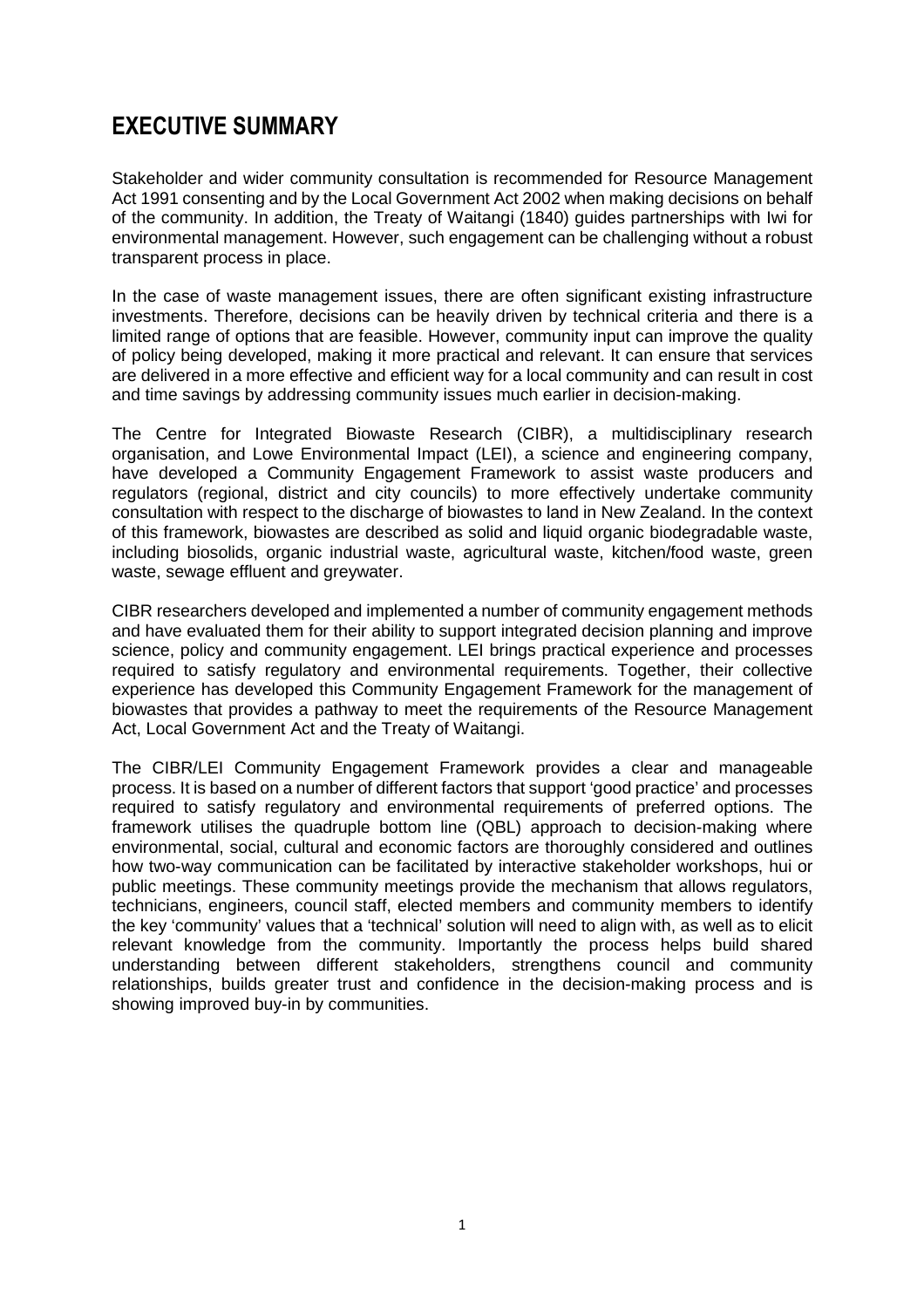# **1.0 Purpose**

Centre for Integrated Biowaste Research (CIBR) researchers have evaluated and tested community engagement methods with urban and rural communities since 2003 to collectively determine sustainable biowaste management. Lowe Environmental Impact (LEI) engineers have tested a practical approach to community engagement over the last 15 years. As their respective community engagement processes have many areas of commonality, this has led to the development of a joint CIBR/LEI Community Engagement Framework for biowastes, which is recommended for use by the waste sector. This joint framework is underpinned by significant research evidence (see Reference section) and practical field experience.

The CIBR/LEI Community Engagement Framework aims to assist waste producers and regulators (regional, district and city councils) to more effectively undertake community consultation with respect to biowastes<sup>1</sup>, such as the discharge of biosolids<sup>2</sup> to land. The framework has been designed to support the Guidelines for the Safe Application of Biosolids to Land in New Zealand (New Zealand Water and Wastes Association, 2003); to enable the greater involvement of communities in decision-making; and to enhance beneficial re-use of biowastes, such as biosolids.

More specifically, the framework aims to:

- provide a manageable process for integrating technical and social factors into the management of biowastes;
- provide a mechanism to identify issues of local significance, as well as diverse community concerns and interests; and
- encourage regulatory authorities to adopt a consistent approach to community consultation.

Utilisation of the framework can:

- create an awareness within the community of the potential benefits and risks of biowastes use; and
- help build shared understanding between different stakeholders, strengthen council and community relationships, and build greater trust and confidence in the decisionmaking process.

# **2.0 Background**

Waste management has long recognised the importance of 'public acceptance' in the success of any beneficial re-use of biowastes, but this has focussed on public 'education', rather than public involvement in decision-making. This is often based on assumptions that more 'technical' information will change people's values and viewpoints (Goven and Langer, 2009). However, more education and information are neither always effective nor necessarily relevant. There is increasing recognition in the sector that the 'technical' expert estimations of 'actual (technical) risk' may not take into account the factors important to how individuals and communities may see risk.

Such factors, sometimes called 'outrage' factors include (e.g., involuntary or out of people's control); not reversible (e.g., persistent pollutants are permanent additions to soils); unknowable (e.g., difficulties of identifying fate/effects of waste components in particular environments); or having delayed effects (some effects from the waste may not be evident

 $\overline{a}$ 

<sup>1</sup> Solid and liquid organic biodegradable waste, including biosolids, organic industrial waste, agricultural waste, kitchen/food waste, green waste, sewage effluent, greywater etc.

<sup>&</sup>lt;sup>2</sup> Treated or stabilised sewage sludge.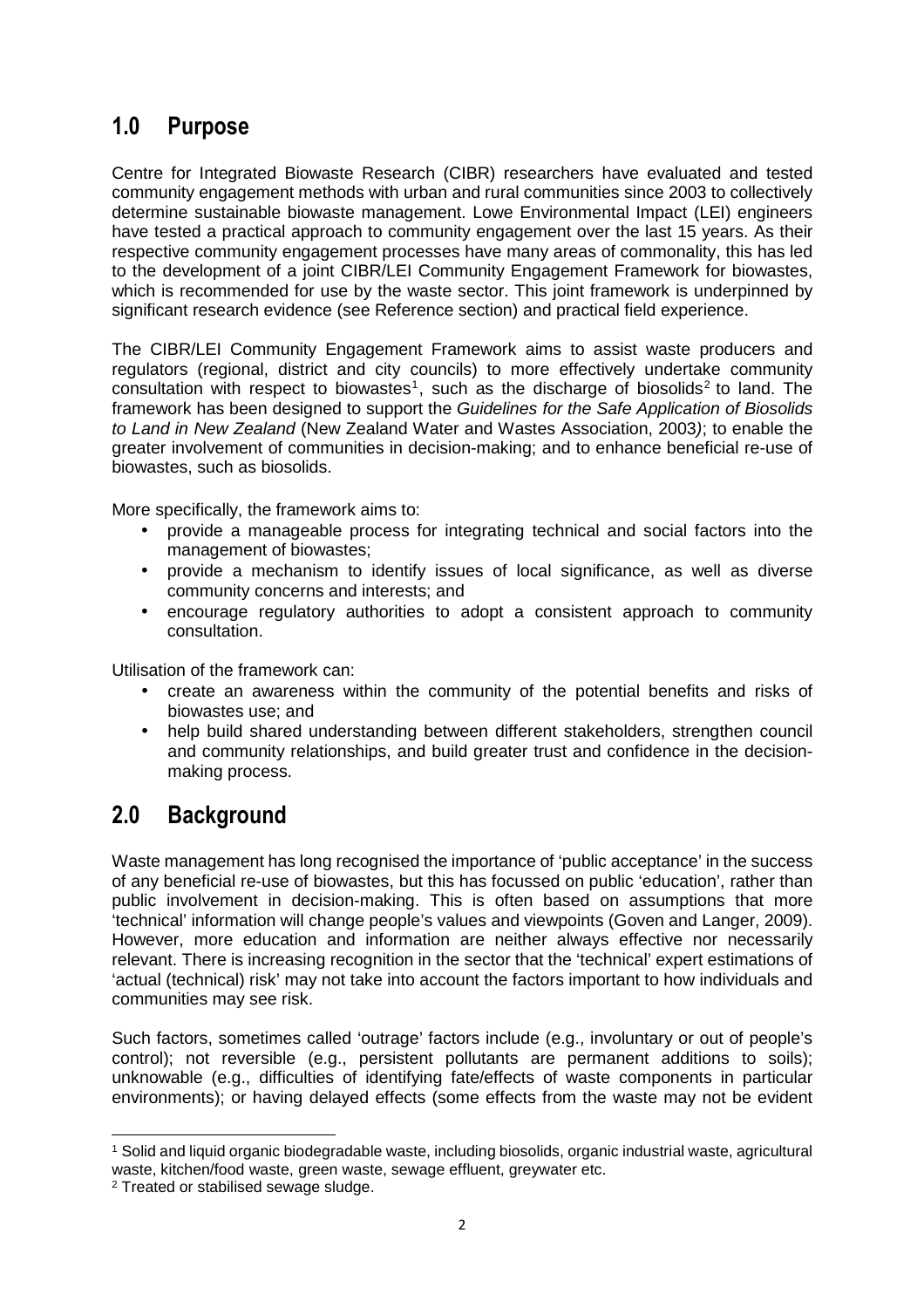immediately and may affect future generations). Other important factors that can impact upon people's willingness to consider re-use options include the place-based and deeply held intrinsic environmental values that inform tikanga and Māori knowledge frameworks (Marsden, 2003; Ataria, et al., 2016).

Issues relating to wastes, such as wastewater and sewage sludge, are strongly determined by technical criteria and constraints (e.g., existing infrastructure sites, systems and networks of pipes to transport wastewater, and the systems are that expensive to replace, maintain, change or redesign). Managers of waste systems may fear that involvement of communities in management decisions may unrealistically raise community expectations, and may expose such diverse views that a decision is unable to be made. However, community input can improve the quality of policy being developed, making it more relevant and practical. It can ensure that services are delivered in a more effective and efficient way for that community and can result in cost and time savings by addressing community issues much earlier in decisionmaking.

This framework provides an approach to incorporating community knowledge, concerns and views into 'technical solutions' that are justifiable and acceptable, and enhancing sustainable management of biowastes.

# **3.0 Statutory requirements**

### **3.1 Local Government Act 2002**

Local authorities have a general requirement under Part 6 of the Local Government Act 2002 to undertake consultation in relation to decisions made on behalf of the client community. This includes funding decisions for public works, in which case consultation will need to be with all of the rate-paying public, or at least those members of the rate-paying public with the potential to be exposed to any liability for costs.

### **3.2 Resource Management Act 1991**

Under the Resource Management Act 1991 (RMA), there is no direct statutory requirement for consultation with any other party. However, it recommends stakeholder and wider community consultation when making decisions on behalf of the community. It is best practice to engage with persons considered by the consenting authorities to be affected parties (i.e. community stakeholders) and to ensure that consultation with affected parties starts well before consent applications are lodged.

### **3.3 Treaty of Waitangi 1840**

֦

The Treaty of Waitangi 1840 guides partnerships with Iwi for environmental management; and the increasing number of Treaty of Waitangi Settlement Acts often prescribe the nature of relationships between local government and mana whenua<sup>3</sup> entities and how the environment is to be managed. The relationship between local government and Iwi is especially important<sup>4</sup>.

<sup>&</sup>lt;sup>3</sup> Mana whenua describes the local hapū within a designated area or district who have sovereignty or mana of that locality that in turn is derived from their connection to ancestral occupation of that area.

<sup>4</sup> Section 6 of the RMA sets out the 'Matters of National Importance' that shall be recognised and provided for by all persons exercising functions and powers under the Act and including "the relationship of Māori and their culture and traditions with their ancestral lands, water, sites, wāhi tapu, and other taonga".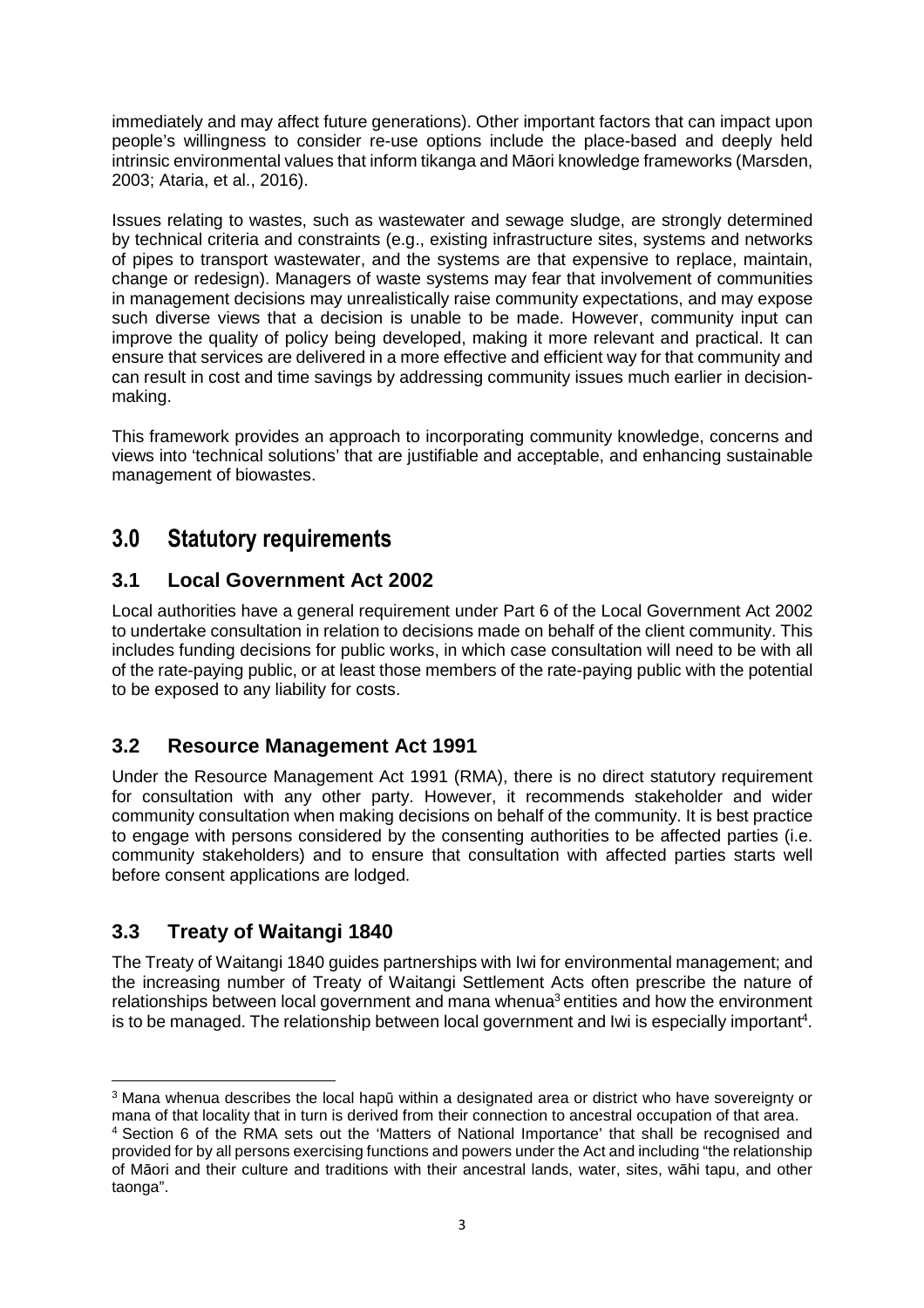As both a Treaty partner and key stakeholder, Iwi and rūnanga have a very keen interest in being involved in biowaste, water and environmental decision-making.

# **4.0 Approaches to community engagement**

There are many ways to approach community engagement.<sup>5</sup> The International Association of Public Participation (IAP2) has developed a useful Spectrum (Figure 1) outlining five different approaches, along with their associated goals, promises, and tools. One size does not fit all; it is important to think about your community's issue and the approach that fits best with your purpose.

**JAP2 PUBLIC PARTICIPATION SPECTRUM** 

| <b>INCREASING LEVEL OF PUBLIC IMPACT</b>                                                                                                                     |                                                                                                                                                      |                                                                                                                                                                                                                      |                                                                                                                                                                                                             |                                                                     |
|--------------------------------------------------------------------------------------------------------------------------------------------------------------|------------------------------------------------------------------------------------------------------------------------------------------------------|----------------------------------------------------------------------------------------------------------------------------------------------------------------------------------------------------------------------|-------------------------------------------------------------------------------------------------------------------------------------------------------------------------------------------------------------|---------------------------------------------------------------------|
| <b>INFORM</b>                                                                                                                                                | <b>CONSULT</b>                                                                                                                                       | <b>INVOLVE</b>                                                                                                                                                                                                       | <b>COLLABORATE</b>                                                                                                                                                                                          | <b>EMPOWER</b>                                                      |
| <b>Public</b><br><b>Participation</b><br>Goal:                                                                                                               | <b>Public</b><br><b>Participation</b><br>Goal:                                                                                                       | <b>Public</b><br><b>Participation</b><br>Goal:                                                                                                                                                                       | <b>Public</b><br><b>Participation</b><br>Goal:                                                                                                                                                              | <b>Public</b><br><b>Participation</b><br>Goal:                      |
| To provide the public<br>with balanced and<br>objective information<br>to assist them in<br>understanding the<br>problems, alternatives<br>and/or solutions. | To obtain public<br>feedback on analysis,<br>alternatives and/or<br>decisions.                                                                       | To work directly with<br>the public throughout<br>the process to ensure<br>that public concerns<br>and aspirations<br>are consistently<br>understood and<br>considered.                                              | To partner with<br>the public in each<br>aspect of the<br>decision, including<br>the development of<br>alternatives and the<br>identification of the<br>preferred solution.                                 | To place final<br>decision-making in<br>the hands of the<br>public. |
| <b>Promise to</b><br>the Public:                                                                                                                             | <b>Promise to</b><br>the Public:                                                                                                                     | <b>Promise to</b><br>the Public:                                                                                                                                                                                     | <b>Promise to</b><br>the Public:                                                                                                                                                                            | <b>Promise to</b><br>the Public:                                    |
| We will keep you<br>informed.                                                                                                                                | We will keep you<br>informed, listen to<br>and acknowledge<br>concerns and<br>provide feedback<br>on how public<br>input influenced the<br>decision. | We will work with<br>you to ensure that<br>your concerns and<br>aspirations are directly<br>reflected in the<br>alternatives developed<br>and provide feedback<br>on how public input<br>influenced the<br>decision. | We will look to you<br>for direct advice<br>and innovation in<br>formulating solutions<br>and incorporate<br>vour advice and<br>recommendations<br>into the decisions to<br>the maximum extent<br>possible. | We will implement<br>what you decide.                               |
| <b>Example</b><br>Tools:                                                                                                                                     | <b>Example</b><br>Tools:                                                                                                                             | <b>Example</b><br>Tools:                                                                                                                                                                                             | <b>Example</b><br>Tools:                                                                                                                                                                                    | <b>Example</b><br>Tools:                                            |
| • fact sheets<br>• web sites<br>• open houses.                                                                                                               | · public comment<br>• focus groups<br>· surveys<br>· public meetings.                                                                                | • workshops<br>· deliberate polling.                                                                                                                                                                                 | · citizen advisory<br>committees<br>• consensus-building<br>• participatory<br>decision-making.                                                                                                             | · citizen juries<br>• ballots<br>· delegated decisions.             |

Copyright IAP2. All rights reserved.

 $\overline{a}$ 

**Figure 1: IAP2 Approaches for Community Engagement.**

#### **4.1 New Zealand specific research**

Since 2003, CIBR researchers have worked with community groups and key regulatory and industry stakeholders to derive collaborative management systems and technical solutions that are fit for New Zealand purposes and best practice.

Outcomes of the CIBR research suggest that neither the **Inform** nor the **Consult** approach described in the IAP2 framework are likely to be successful in this domain as they do not encourage constructive community engagement. The **Involve** approach permits more

<sup>5</sup> See References for some key publications in this field.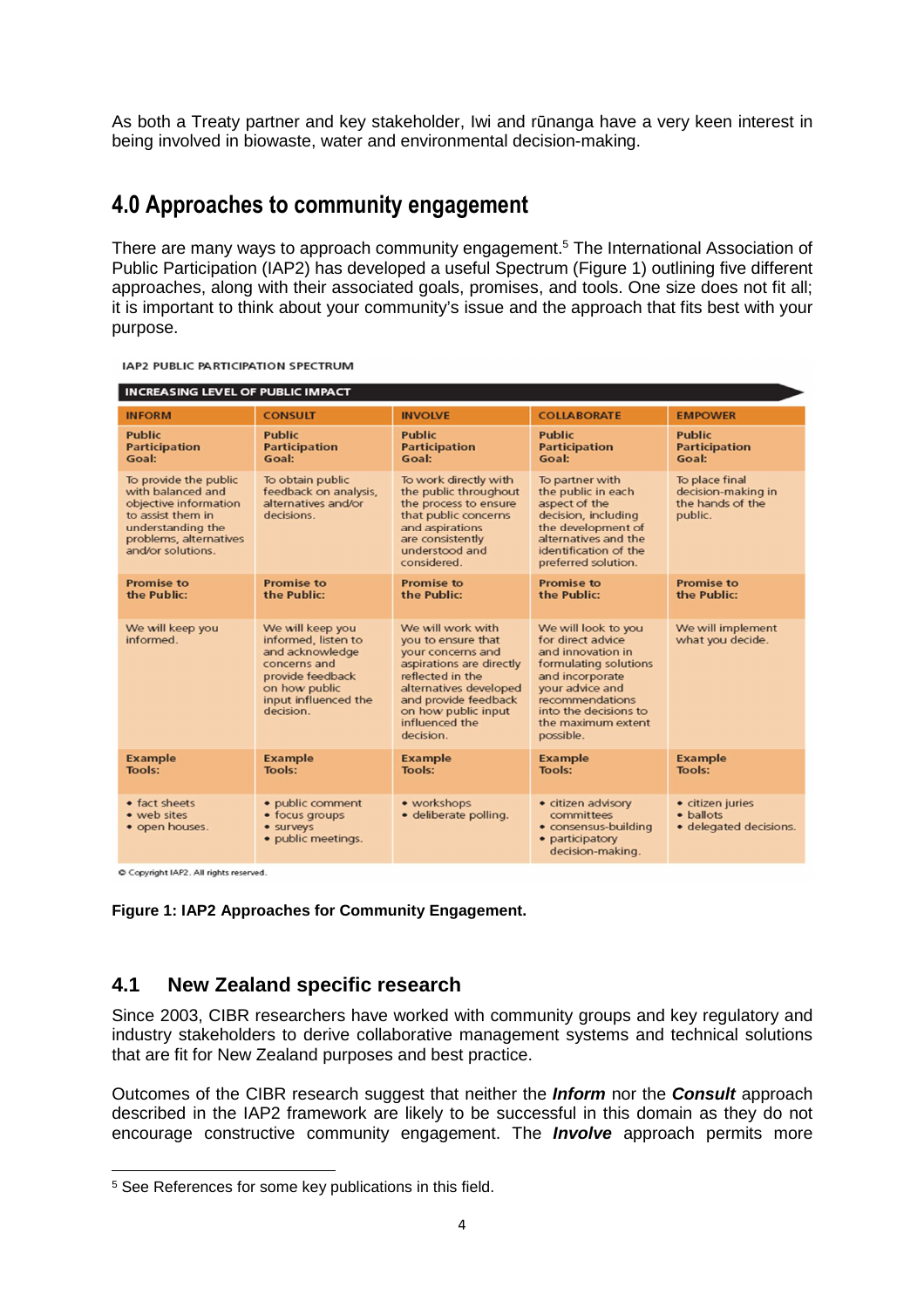constructive engagement, but is not as likely as the **Collaborate** approach to generate innovation, learning, agreement, and commitment to the selected solution. CIBR research suggests that the **Collaborate** approach is the best approach to work towards for community engagement, when the necessary commitments can be made. It allows an open dialogue without a preconceived agenda to follow a particular course of action or a narrow range of options. The **Empower** approach will usually not be appropriate in the biowaste management context for technical and legal reasons. (See Appendix 1, where these approaches, and their pros and cons, are described in greater detail.)

**Consult**, **Involve** and **Collaborate** typically involve 'face-to-face' community meetings or workshops. For Iwi, the 'face-to-face' or 'kanohi te kanohi' approach is vital for building and maintaining constructive relationships. Be aware that some Iwi and community members may feel 'consultation fatigue' or may be cynical because previous consultations seemed to have little influence on the decisions.

# **5.0 The CIBR and LEI community engagement framework**

### **5.1 The quadruple bottom line**

The CIBR/LEI Community Engagement Framework brings together a number of different factors that support 'good practice', including the quadruple bottom line (QBL) approach where environmental, social, cultural and economic aspects are explicitly considered to generate sustainable solutions. The QBL decision criteria process helps provide a structured way to identify key community concerns and priorities to ensure that any decision is based on shared understandings and a strong overlap of technical and community criteria. This approach is recommended by the International Council for Local Environment Initiatives (ICLEI) as the most appropriate planning and reporting format for local governments for sustainable development. A globally adopted definition for sustainable development is development that "meets the needs of the present without compromising the ability of future generations to meet their own needs" (Brundtland Commission, 1987). It has long been recognised that there are three bottom lines (Triple Bottom Line)—ecological, social and economic sustainability—that must be balanced and considered. However, indigenous peoples throughout the world have had an understanding of the principles of sustainability and have lived sustainable lifestyles, for millennia, thus a fourth dimension has been added to the framework – spiritual or cultural considerations (Scrimgeour & Iremonger, 2004; Swanson & Zhang, 2012; Hikuroa et al. 2010; Sengupta et al. 2015). The CIBR social science research team have pioneered the application of the QBL to the waste sector in New Zealand.

There are different ways to present the QBL and, due to its complexity, graphics are helpful. Two examples are given below. Animating the graphics is also a useful way to explain how the QBL works, so animated versions of the graphics shown below are available on the CIBR and LEI websites (www.cibr.esr.cri.nz; www.lei.co.nz ). The graphic of choice will depend on the audience and the person facilitating or chairing the community meetings.

### **5.2 The CIBR QBL Footprint approach**

CIBR researchers conceptualise community engagement as an exploration of the four elements of the QBL (environment impacts, social views, cultural acceptance and economic cost) in order to attain sustainable solutions. They have found it useful to represent the process as a decreasing QBL 'footprint' (Figure 2). Community engagement clarifies the threshold between the acceptable and the unacceptable across the four elements and helps to identify solutions that have an overall 'footprint' of acceptability. The goal for biowaste management is to move from what is currently often a large footprint to a smaller, more acceptable one.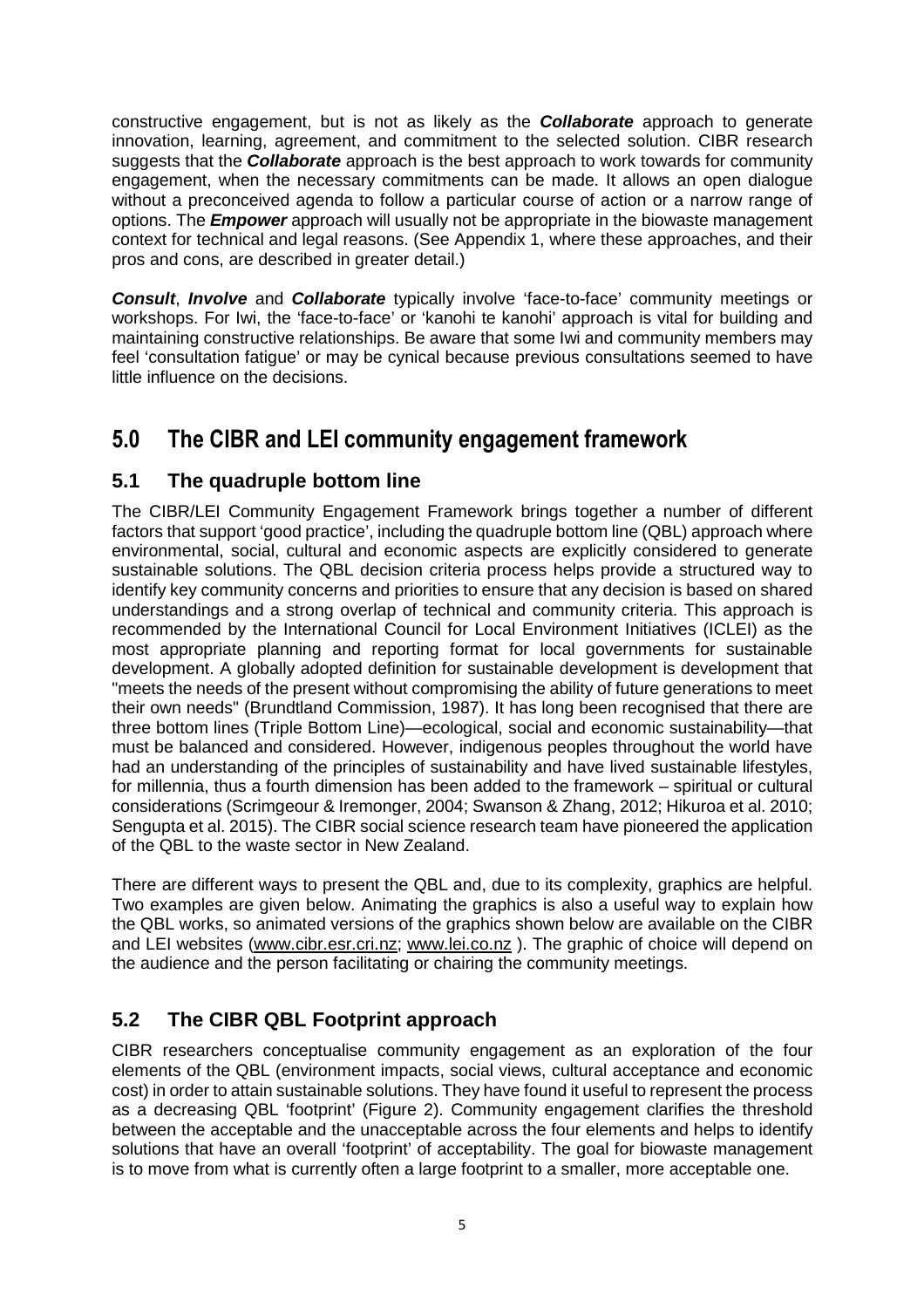

**Figure 2. The Quadruple bottom line footprint. Reducing the size of the footprint via dialogue, technology and new knowledge.**

### **5.3 The LEI Solid Stool Concept**

LEI have developed a 'Solid Stool Concept' in their biowaste management projects with Councils and small-medium communities (e.g., Masterton and Foxton). The 'Solid Stool' builds on the QBL approach, but includes additional practical steps required for resource consenting, system operation and management. The concept involves a two-step process; the first step is working with the community to develop sustainable management options. The second step is the regulatory approval of the preferred options. The first step is essentially a Local Government Act process of engaging with the community and working out what is best, and the second is a Resource Management Act process where the preferred option is approved.

**Step 1:** A key aspect to the Solid Stool Concept is a 'Vision' which is developed at the onset of the project by the community and Council. LEI have found that presenting the QBL as a 'stool' provides an easy to understand concept and helps gain buy-in from the community on the need for each stool leg (or QBL consideration) to be considered as important. Failure to consider one or more values results in the overlying stool seat becoming unstable. The seat of the stool represents the practical journey from identifying values and issues, to developing options, identifying a preferred option and then implementing that option, these include:

- Gather Information
	- o Which enables an understanding of the background of issues, including:
		- Characterisation of the waste stream
		- Identifying limitations (e.g., material, site, environment etc.)
	- o Investigations:
		- **What do we know and what don't we know?**
- **Design** 
	- o Once background work is complete:
		- Develop a range of technical options and modifications<br>Departify preferred option(s)
		- Identify preferred option(s)
- **Consent** 
	- o What Governance/community approval would be required for preferred option?
	- o What regulatory approval is required?
- Operate and Manage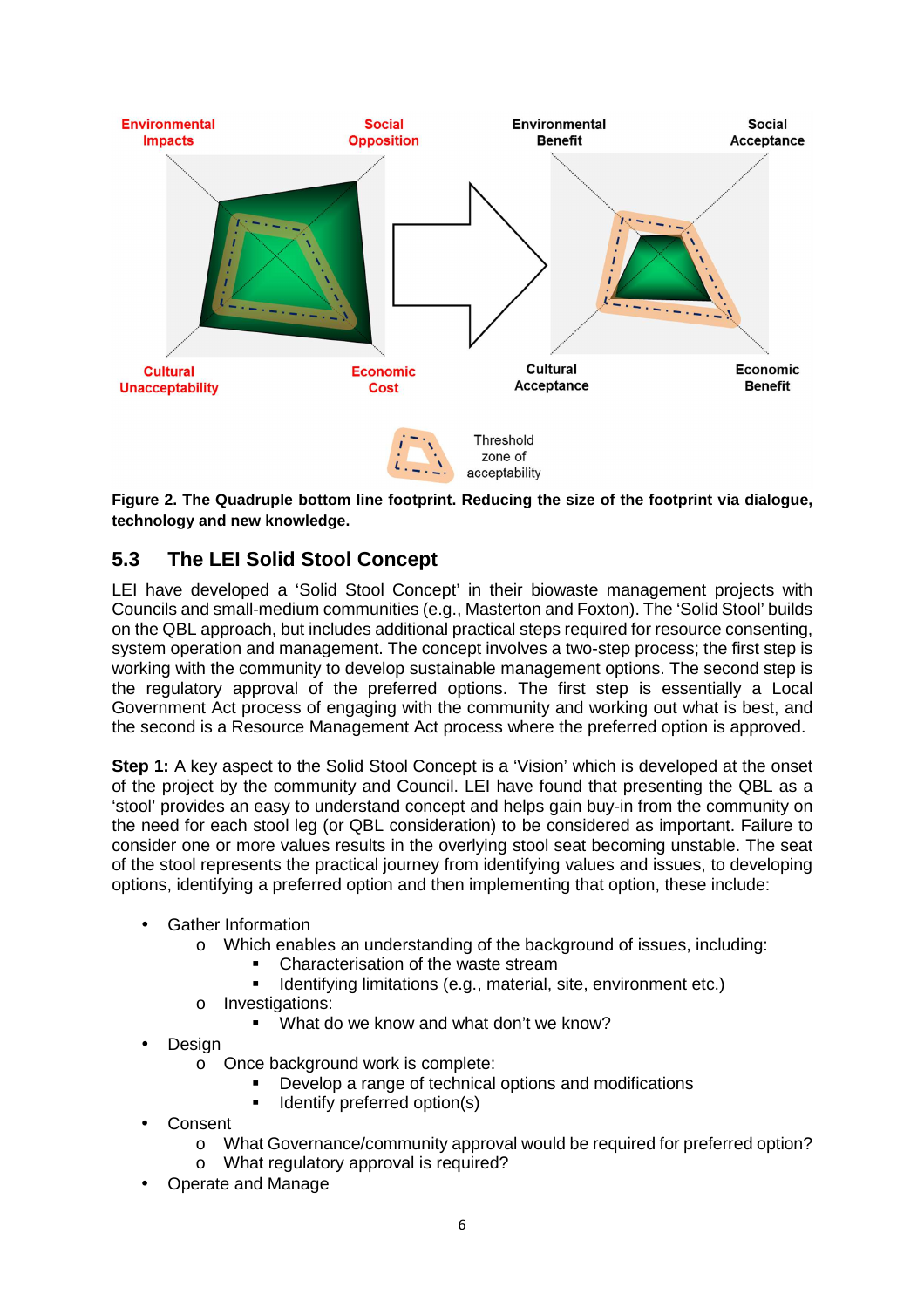o How will it look and how will it be managed?

**Step 2:** In the second step, engagement is around the effects of the preferred option, this will include investigating environmental, social/cultural impacts and affordability, i.e. the QBL. The solid stool can once again be used to aid these discussions with the community. As part of the RMA process it must be demonstrated that alternatives have been considered (i.e. Step 1). In Step 2 the seat of the stool is focussed on the regulatory requirements of the RMA, i.e. what is required to obtain the appropriate consents. This could include: gathering data for an Assessment of Environmental Effects (AEE) and Cultural Impacts Assessment (CAE); preparations of a Conceptual Design, and Management and Monitoring Plan.



**Figure 3. The solid stool concept.** 

#### **5.4 Grounding Principles**

The CIBR/LEI community engagement framework is underpinned by seven grounding principles:

#### **5.4.1 Early**

Engage as soon as possible, when there is still the flexibility to make changes to address issues raised by interested and affected people. Early engagement is likely to be more successful than engagement within a crisis. If engagement is left too late, people will think there is no intention of taking their views into account. However, if consultation is too far in advance, too few may be interested (depending on the issue).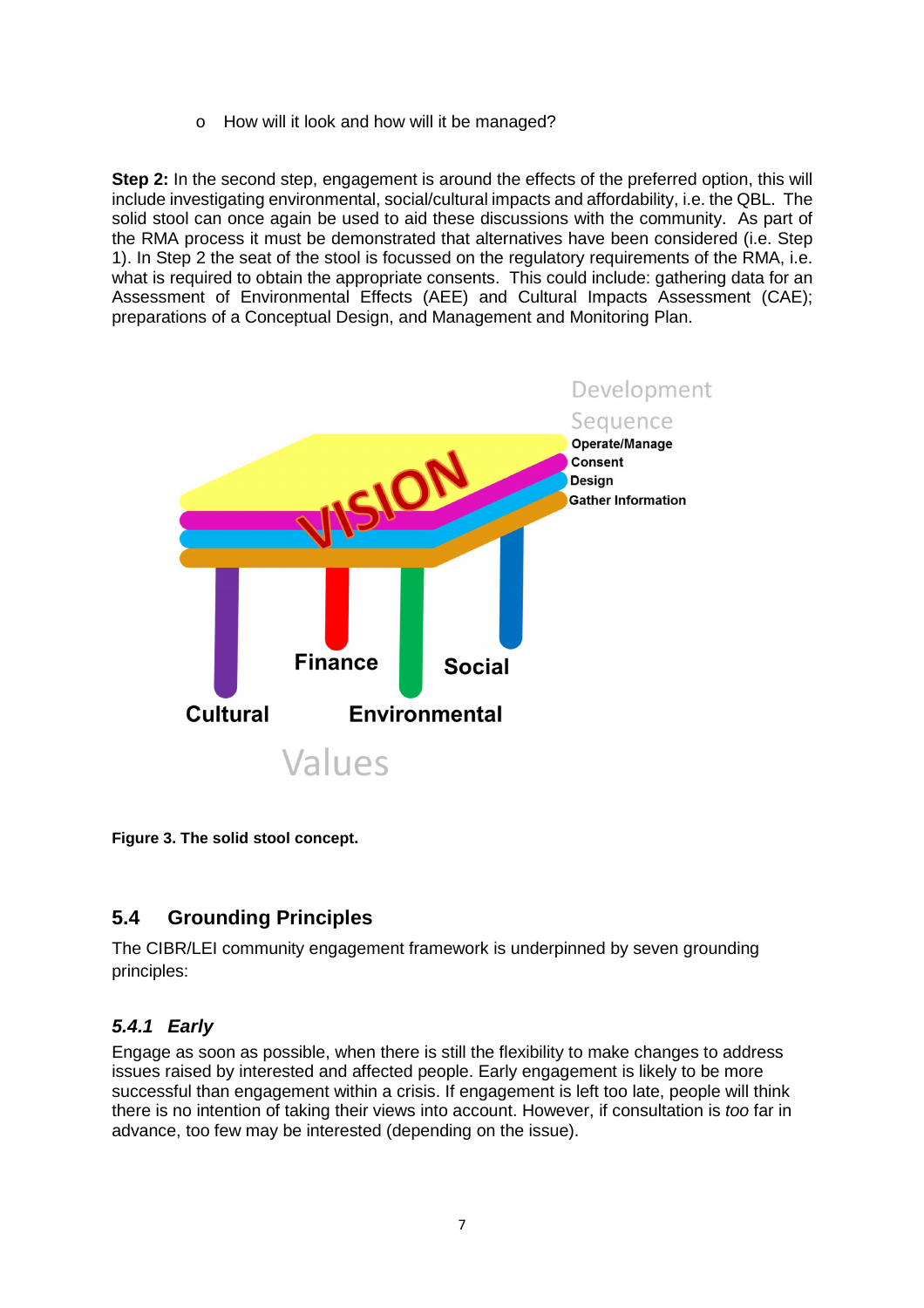#### **5.4.2 Transparent**

Be open about what the project wants to achieve, what scope there is within the project to change certain aspects of the proposal and why there might be elements that may not be able to be changed.

#### **5.4.3 Open Mind**

Keep views open to the responses people make and the benefits that might arise from engagement.

#### **5.4.4 Two-Way Process**

Engagement is intended as an exchange of information and requires both the project team and community participants to put forward their points of view and to listen to and consider other perspectives.

#### **5.4.5 Genuine**

While the length of time available to engage is not open-ended or never-ending, engagement should not be seen merely as an item on a list of things to do that should be crossed off as soon as possible.

#### **5.4.6 On-Going**

It may be that engagement, or at least communication, will continue after the consent application has been lodged, or even after a decision has been made.

#### **5.4.7 Agreement**

Engagement does not mean that all parties have to agree on a proposal, although it is expected that all parties will make a genuine effort to strive for such an agreement. Even when agreement is not reached on all issues, it can be useful for points of difference to become better defined.

#### **5.5 Step-by-step process**

In this section a step-by-step process is outlined for community engagement that can aid the development of good working relationships with the community. This process will provide more robust decisions, with a good evidence base of community values and inputs**.** 

#### **5.5.1 Step 1. Know your community, issue and mandate**

#### **A. KNOW YOUR COMMUNITY**

Get to know the local community and especially any mandated Iwi/hapū organisations or organisations that you believe would have an interest. Notify them of the issue, even if you are not statutorily bound to do so, because this is good relationship-building and shows respect and good faith.

Undertake an analysis of key stakeholders (e.g., affected people, environmental groups, local businesses, etc.) and know whom to involve. Have defensible criteria for why the invitation includes some people and not others, and be inclusive rather than exclusive. This 'scoping' process is useful in building relationships and trust. If you use this process there is less chance of being surprised by someone who opposes decisions later on.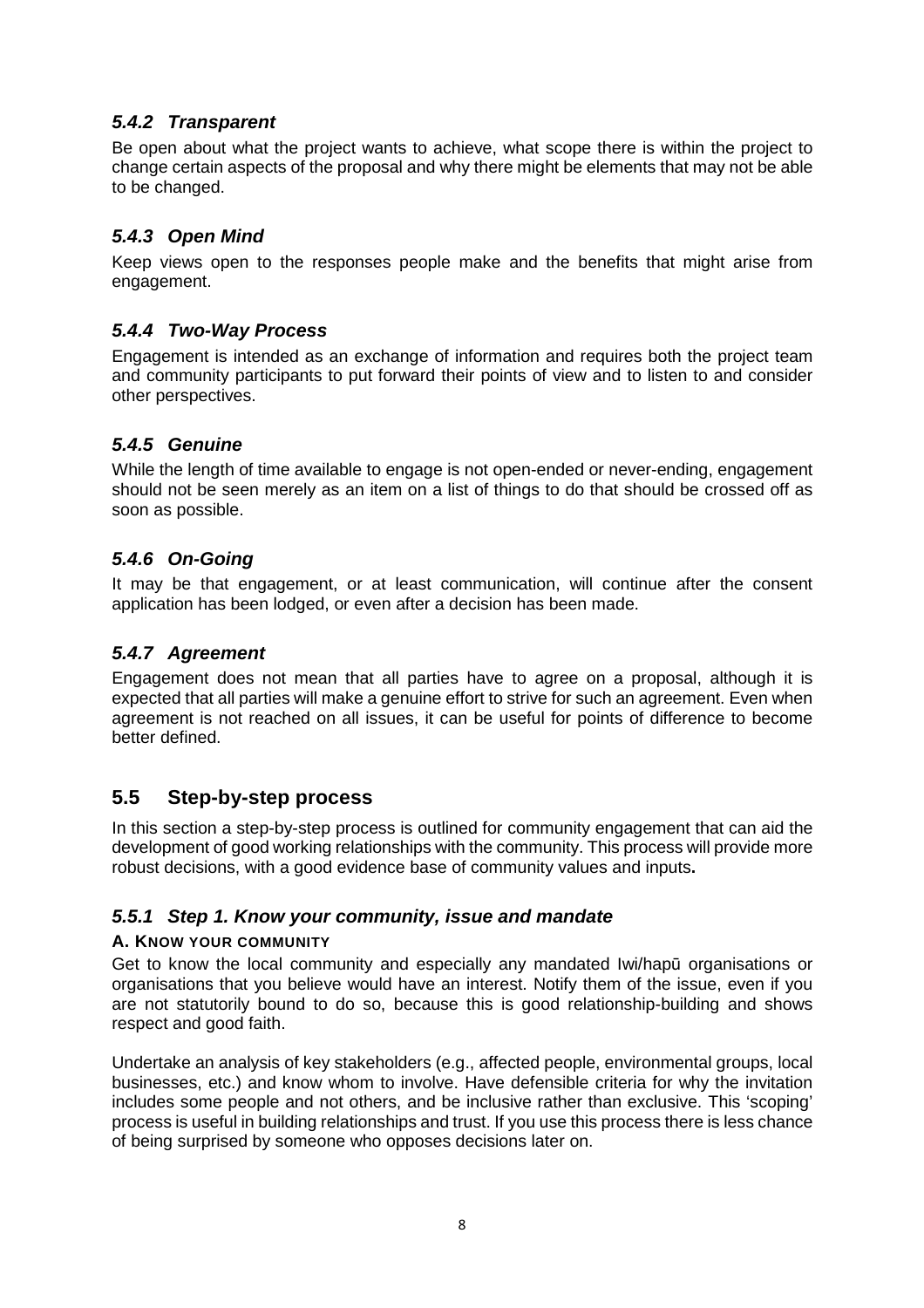#### **B. KNOW YOUR ISSUE**

Know the technical facts – waste characteristics, site geology, hydrology, monitoring results etc. Be aware that some members of the community will also have expertise that they are willing to share For example, there might be retired engineers in your community, or people with specific local historical, cultural or environmental knowledge. Many in the community will look to the scientists and engineers as the experts and will want the organisation to show the lead in suggesting viable solutions to which they can then respond.

#### **C. KNOW YOUR MANDATE**

Know the limits of the engagement and decision-making process, and know the constraints, so that you can accurately outline the process timeline and what will happen next. Being open and transparent about budget and other limits, and who will actually make the final decisions and when, are important items in the initial conversations. Are the options fairly restricted, or is there scope to modify or do things differently? Can you consider new ideas and approaches?

Be flexible and ensure that staff are prepared to modify their own views by responding and incorporating community ideas. Normally the burden of community member involvement is borne by them so they often may want to know how their information is being used and to what extent it will make an impact. Or are you consulting simply to keep people informed, to test a predefined solution, or to build support for an outcome predetermined by regulators? If so, it is important to acknowledge this to yourselves and to the community.

#### **5.5.2 Step 2. Disseminating Information**

Getting the community involved will require dissemination of information. Effective communication is about ensuring that information is provided in a way that is clear and concise and reaches its target audience. Effective communication should follow these principles:

- **Relevant**. There is a lot of information freely available. It is important to make sure that all information provided is necessary and relevant;
- **Clear and Concise**. Information needs to get key messages across clearly and efficiently to capture peoples' attention;
- **Targeted.** Information needs to be targeted to its intended audience;
- **Accessible.** Innovative methods of information dissemination should be considered. In addition to more traditional methods such as newspaper and radio advertising, other methods may be appropriate, such as a project website, email updates and social media.

#### **5.5.3 Step 3. Stakeholder and community dialogue/workshops**

This step provides the mechanism to identify issues of local significance, as well as diverse community concerns and interests through two-way dialogue. It allows regulators, technicians, engineers, council staff, elected members and community members to identify the key 'community' values that a 'technical' solution will need to align with, as well as to elicit relevant knowledge from the community.

Every community has some people that have strong views and will readily make these views known to others. A robust engagement process can include those with strong views in a structured and coherent way, while ensuring that the more reticent also have an opportunity to voice their views. Including these views ensures that those more passionate about the issue have a say, are listened to and that these people listen to the viewpoints of others. If people have a greater understanding of a complex issue and have been involved in a positive process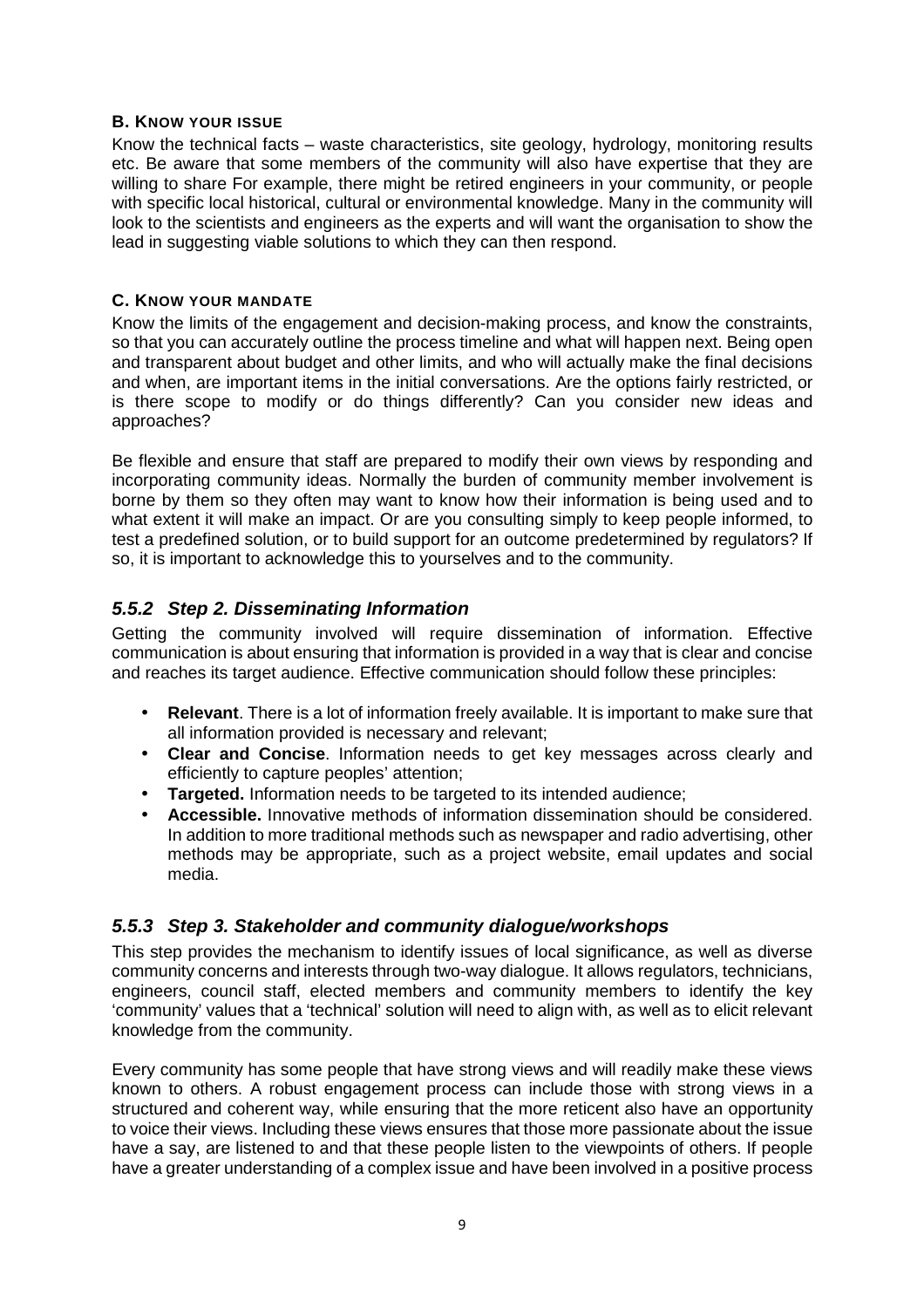they may be less likely to contest the decision in future. They should nonetheless be reassured that their involvement in the engagement process does not curtail their participation in later statutory processes.

You will need at least three meetings to allow time to present the background information and the potential options, provide the opportunity for feedback and further investigate the ideas or questions put forward. This will signal a commitment to include community inputs and provide a transparent process for feedback.

Each workshop has several steps, and 1½ hours is the minimum time required. It is important to be flexible: it may not be possible to get through all the steps, and tasks may need to be modified as the workshop progresses. A sample run sheet for workshops can be found in the Appendix 2.

#### **Meeting 1:**

- Understand the journey what is the purpose of the engagement? What do you want to achieve? What are the parameters and constraints?
- Understand the background what are the technical facts, waste characteristics, geology, hydrology, monitoring results, etc. Presentations need to be short, informative and focused on key information while pitched at the knowledge level of the group.
- Understand the options what is the range of options available.
- Canvas from the group if there are other options that might be considered and if there are any questions (e.g., about the waste, the relevant environment or the options) that need to be answered before a decision can be made.
- Introduce the concept of the QBL and the need for balancing differing and often competing viewpoints of sustainability.
- The outcome of the first meeting is a greater collective detailed knowledge of issues and options, as well as awareness of what additional information needs to be obtained and who is missing and needs to be included in future dialogue.

#### **Meeting 2:**

- Present information answering any outstanding questions from Meeting 1.
- Review the QBL approach, using a brief 'workshop' process to raise questions/issues, which allows for community members to identify the key 'community' values that a 'technical' solution will need to align with. Much of the discussion should be focused on the environmental, cultural, social and economic QBL categories. There is no predetermination of what each category might mean as it is important that the community determine what these four areas mean to them. It is important to be flexible about the QBL categories. For example, a community may want to identify 'spiritual' values and concerns as a fifth criterion.
- Elicit feedback and community evaluation of options and arrive at a preferred selection of options. This can be done using a simple voting system.
- The outcome of this stage is typically a community nominated preference(s) or option(s) to a way forward with a number of questions or issues that may need to be answered or addressed at the third meeting.

#### **Meeting 3:**

- Review the process to date.
- Present information answering questions that may have arisen in Meeting 2.
- Discuss the short list of options produced in Meeting 2 and elicit a final option or options, again using a simple voting system.
- Discuss whether or to what degree the community's preferred option(s) will be implemented, explaining in detail which parts if any cannot be implemented and why and/or how the preferred option(s) will be implemented and what can expected. Be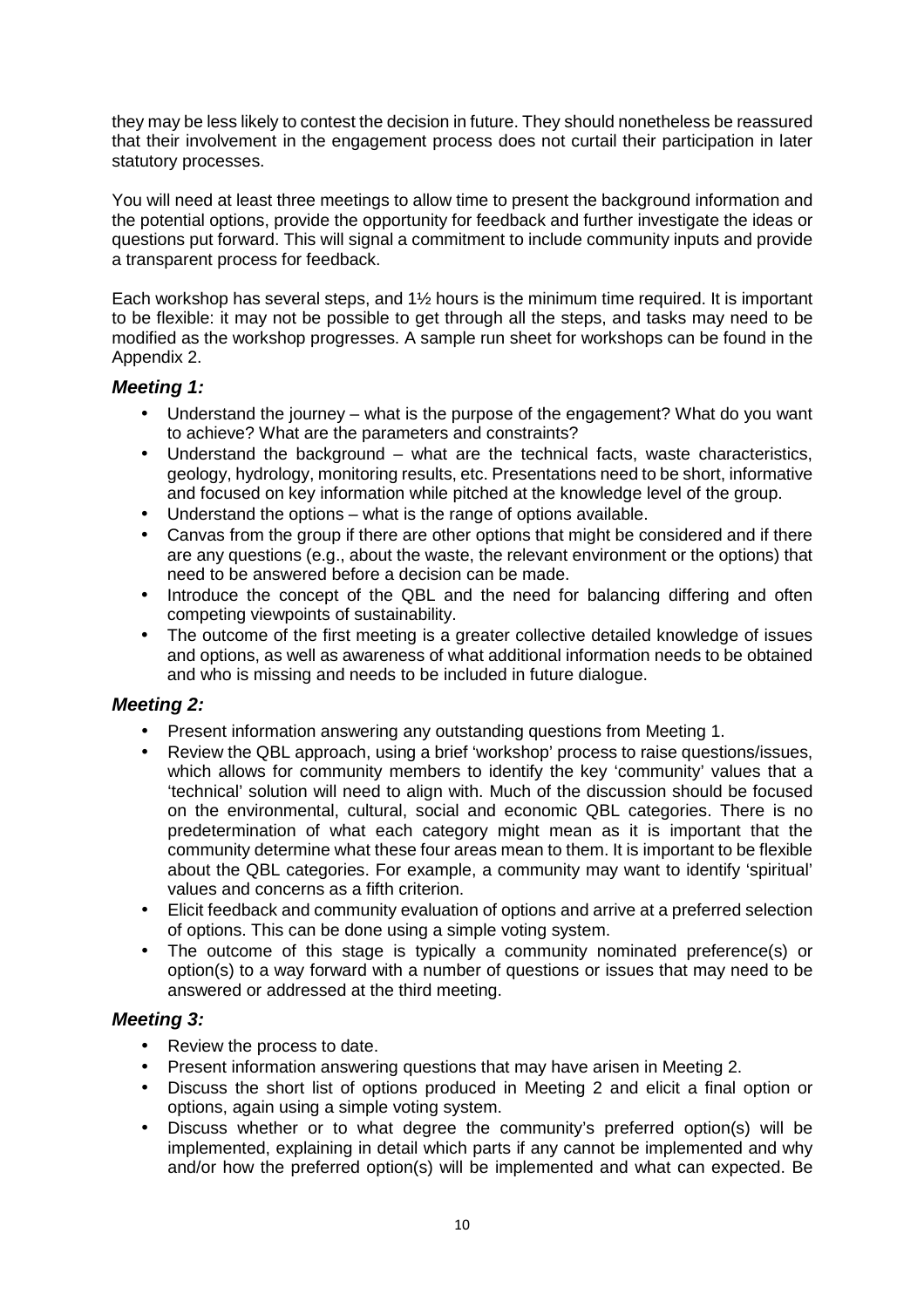sure there is an opportunity for community responses and consideration of community views, objections and suggestions.

### **5.6 Conceptual design**

Based on the previous three meetings, appropriate conceptual designs of the preferred option(s) are typically prepared, including the rationale for selecting this design and the anticipated operational, regulatory and environmental requirements.

A further community meeting may be required at this stage to refine the Conceptual Design. Based on the preferred option, there will be a need to identify the issues to be addressed in meeting planning and consenting requirements (see Statutory requirements above). At this stage of the process newspaper/website articles may be appropriate communication methods.

#### **5.7 Guidelines for successful engagement**

**PLANNING IS CRUCIAL:** Plan the process, steps and timing, so you have clear goals and steps. Outline these at the start so everyone has a common understanding of the process, steps and outcomes you want to achieve.

**SCHEDULE CAREFULLY:** Help ensure a good turnout by checking that the workshop does not clash with other festivals or community events.

**REPRESENTATION:** The quality of the data gathered is always dependent on who attends on the day. With most engagement processes, it is difficult to determine if the people that attend on the day represent the range of interests held by the wider community, so invite a good range of people or representatives from key interest groups. Emphasise that the workshop is only one form of community input and feedback, and that there will be other opportunities for feedback in the wider decision-making process. The more thoroughly the process is documented (e.g., minutes) and that documentation made available to the wider community, the greater the chances that the community as a whole will see value in the process and the decision reached through it.

**MANAAKITANGA:** Warm hosting and sharing food will bring participants together to dialogue constructively and minimise tensions or disagreements. Invite the local Iwi representatives to perform a karakia (prayer) then introduce the process. In closing, reiteration of next steps, feedback and larger decision process are respectful and informative.

**PHYSICAL LAYOUT:** An open area with tables arranged in a café style that allow small breakout groups is recommended so that people can work together. This helps break down the distinction between regulators, council and community that more formal rows of seating and speakers might convey.

**FACILITATION:** Consider having an independent facilitator to manage conflict if you suspect that workshop dynamics and personalities could get challenging. If appropriate, the workshop or hui should open with a karakia, followed by introductions of community leaders, kaumātua and the technical team. This should be followed by outlining the process and the rules for the day (e.g., listening respectfully to others) and clarifying expectations.

**CIRCULATE:** Community meetings work best with technical staff and expert advisors circulating to answer questions, share their knowledge and listen to the discussions. This can strengthen understanding between staff and community participants, enable access to staff or expert knowledge to address some knowledge gap questions on the day to inform their discussions and test potential solutions more quickly.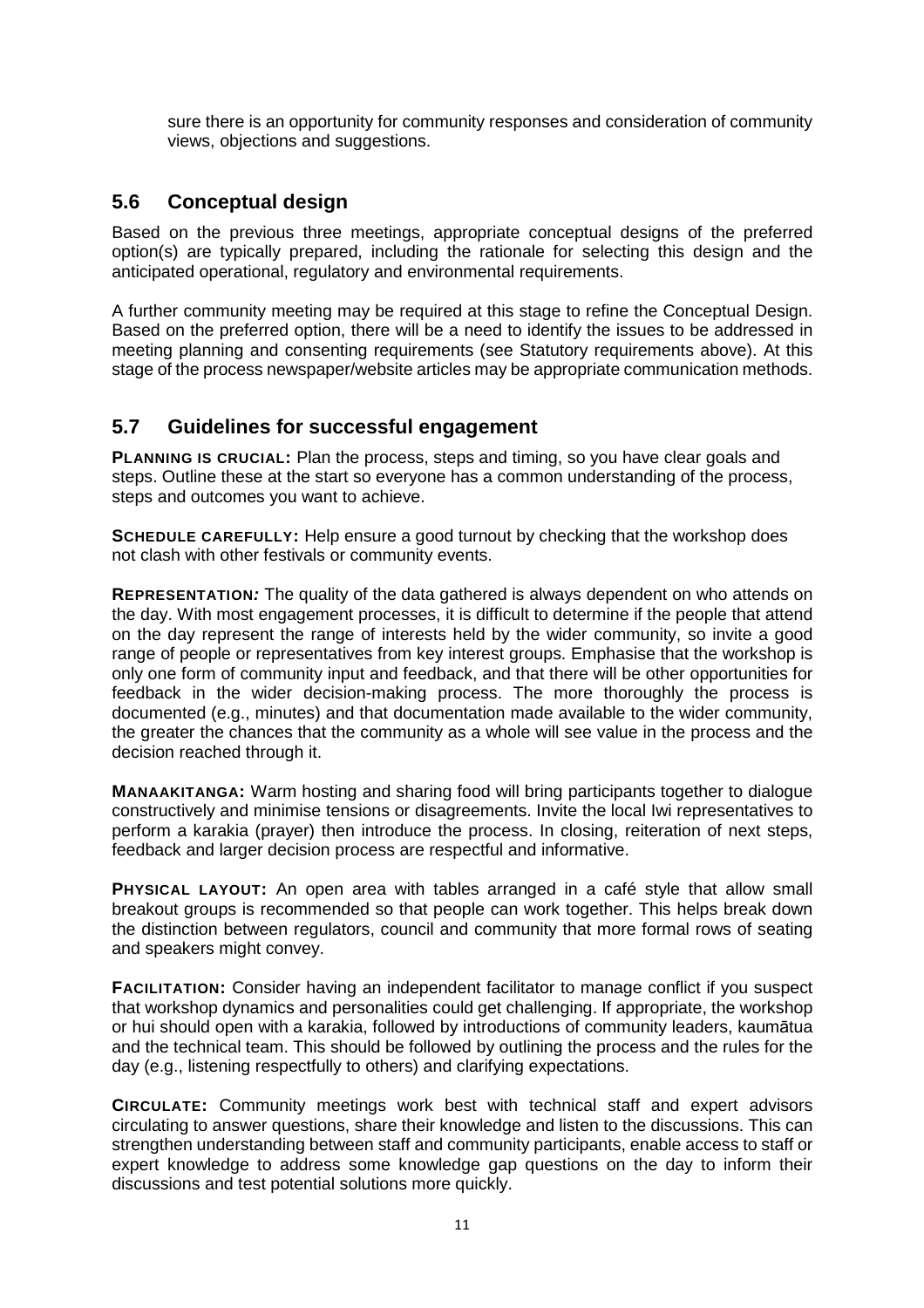**SMALL GROUP PROCESS:** Consider whether homogenous or heterogeneous (or both/alternating) small groups are appropriate. It is essential to ensure all voices are captured and all points acknowledged; 'park' points that are not immediately relevant to come back to and check for relevance later—have a blank sheet or other area set aside for this. Small groups of stakeholders can brainstorm a range of issues: for example, which concerns, values or aims are most important to them; which questions or knowledge gaps need follow-up; the relevance of their own local environmental knowledge; etc. It is good to rotate/circulate small groups if time permits so participants can appreciate that there are alternative values and different viewpoints to consider.

**WHOLE GROUP PROCESS:** The key points derived from small group discussions can be fed back to the wider group. Voting on values or options can take place by providing each participant with coloured dots (with or without priority ratings) and ask them to place their dots beside the values they feel are most important or options that are most preferred. A private voting process could be considered if an open process may influence responses. Examining tallied scores for majority support, contradictions, tensions or areas where trade-offs might be needed provides instant answers and feedback on decision-making.

**PERSEVERANCE:** Don't end the workshop early if things get difficult – stay engaged and try to move things on. Don't turn anyone away from a workshop. Even if someone has an antagonistic relationship with council staff, other community members in the group will be very quick to help moderate.

**MEETING SUMMARY AND NEXT STEPS:** Record the meeting in the form of comprehensive minutes; this enables an accurate record of what was discussed and any agreed next steps and or outcomes. As well as disseminating the minutes to the meeting participants, make them publicly available so that those who could not attend the meeting can be part of the process if they wish to attend the next meeting. The minutes should also describe what the next steps in the process will be.

# **6.0 Conclusions**

There is a need for sustainable biowaste management solutions that recognise complex environmental, social, cultural and economic relationships and factor the latent and cumulative environmental effects that may occur at a catchment or regional scale. The CIBR/LEI Community Engagement Framework helps address this complexity by eliciting relevant environmental, social, cultural and economic knowledge; enabling shared understanding between different stakeholders; and strengthening council and community relationships, which can build greater trust and confidence in the decision-making process. The framework brings together 15 years of expertise from leading edge research and technical experience to produce an easy to follow step by step process to community engagement following a quadruple bottom line approach.

This enabling approach to consultation with community stakeholders is showing improved buy-in to biowaste projects by their respective communities, rather than a confrontational approach. Enabling communities to take ownership gives them the power to decide what they can afford and the trade-offs they are prepared to accept; which in turn will lead to an increased beneficial re-use of biowastes.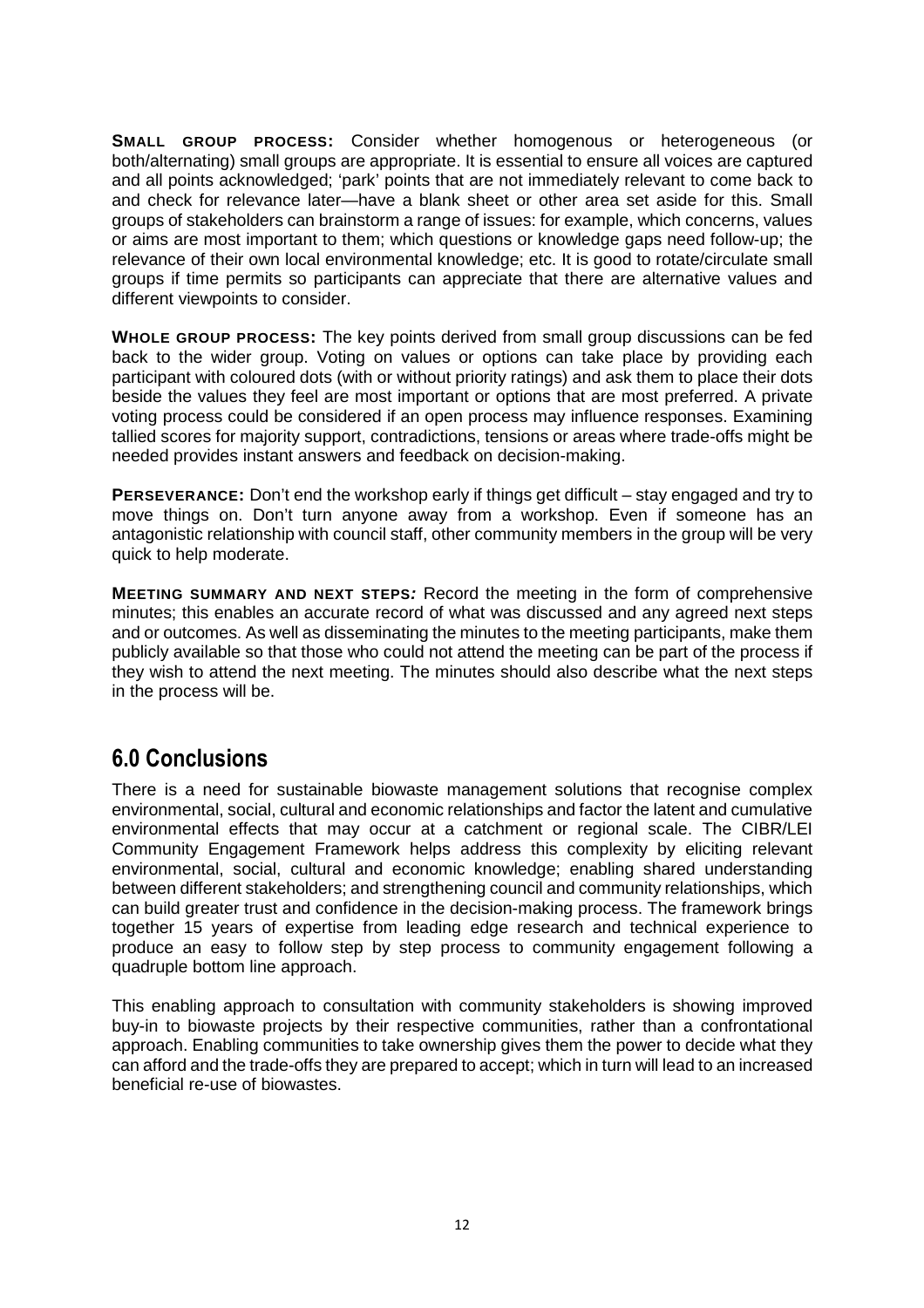# **7.0 Further information**

Further information on the CIBR/LEI Community Engagement Framework can be found at: **www.cibr.esr.cri.nz** or **www.lei.co.nz**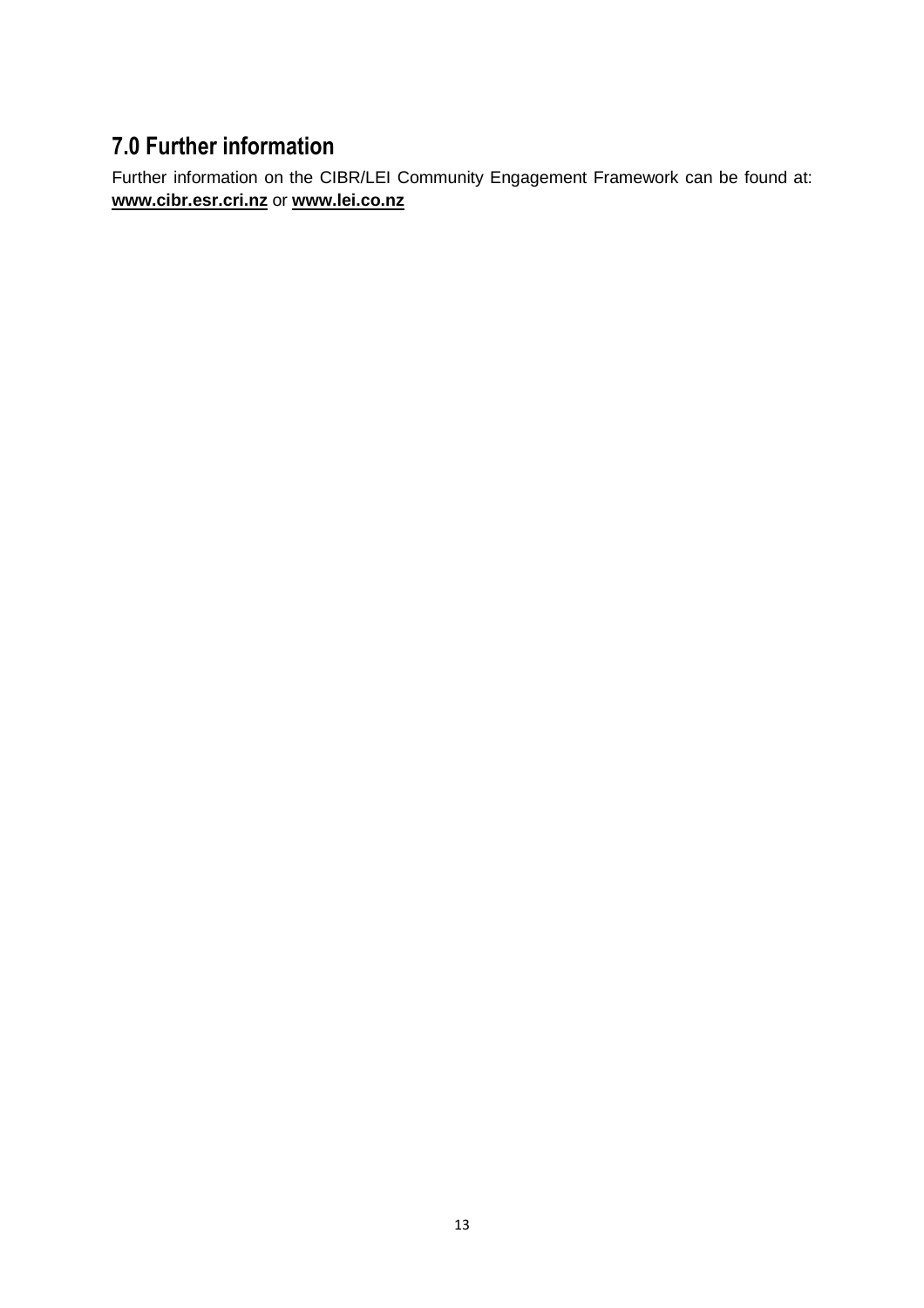## **REFERENCES (CITED AND ADDITIONAL)**

- Allen, W., Ataria, J., Apgar, J., Harmsworth, G., Tremblay, L. (2009). Kia pono to mahi p*ū*taiao – Doing science in the right spirit. Journal of the Royal Society of New Zealand. Vol 39, Issue 4. pp 239-242.
- Ambrose, V., Baker, V., Horswell, J., Langer, L. (2013). Best Practice Guide for Raising Community Environmental Awareness in a Community Educational Setting. CIBR: Wellington.
- Ataria, J., Baker, V., Goven, J., Langer, E.R, Leckie, A., Ross, M., Horswell, J. (2015). Tapu to Noa - M*ā*ori cultural views on biowastes management: a focus on biosolids. Centre for Integrated Biowaste Research Report No. 16-01. March 2016.
- Baker, V. (2005). Beneficial Reuse: understanding different stakeholder positions. Land Treatment Collective Annual Conference, Auckland, 7-9 March 2005.
- Baker, V. (2013). 'Up the Pipe' Solutions; Land Treatment Collective Conference, 10-12 April 2013, Blenheim, New Zealand.
- Baker, V., Horswell, J. (2012). Final Report: Engaging the Community through high Schools. Report prepared for Cawthron Institute by ESR: Wellington.
- Baker, V., Ahuriri-Driscoll, A., Foote, J., Hepi, M., Winstanley, A. (2009). Biosolids Case Study Final Report: Community Involvement in Decision-making for the Beneficial Re-use of Biosolids. ESR, Wellington.
- Baker, V., Ahuriri-Driscoll, A., Foote, J., Hepi, M., Winstanley, A. (2011). Biosolids re-use and community engagement – what we have learned so far? Land Treatment Collective 2011 Annual Conference, 23-25 March 2011. Palmerston North.
- Baker, V., Ahuriri-Driscoll, A., Langer, E.R., Goven, J., Ataria, J., Pauling, C. (2006). New Zealand research: community perspectives and involvement in decision making for sustainable reuse of biosolids. In: Australian Water Association Biosolids Specialty Conference III. Conference Proceedings CD Rom, June 2006, Melbourne, Australia.
- Baker, V., Ataria, J., Goven, J. Langer, L., Horswell, J. (2013). Getting the most out of 'Behaviour Change': WasteMINZ Annual Conference 'Focus on the Future', 21-24 October 2013, Rotorua, New Zealand.
- Baker, V., Horswell, J., Ataria, J., Langer, L. (2013). 'Up-the-Pipe' Solutions Education Intervention: Tirohanga School, Mokai. CIBR: Wellington.
- Baker, V., Langer, L., Ataria, J., Leckie, A., Goven, J., Cavanagh, J., Horswell, J. (2013). Community Engagement Framework, Australia New Zealand Biowastes Workshop, 9 April 2013. Blenheim, New Zealand.
- Baker, V., Ross, M., Tai, R., Ataria, J., Waaka, C. (2013). Mokai Household Survey Final Report. CIBR: Wellington.
- Brundtland Commission. (1987) Our Common Future. The Report of the Brundtland Commission, Oxford University Press.
- Goven, J., Langer E.R., Baker, V., Ataria, J., Leckie, A. (2015). A transdisciplinary approach to local waste management in New Zealand: addressing interrelated challenges through indigenous partnership, Futures 73: 22-36, http://dx.doi.org/10.1016/j.futures.2015.07.011
- Goven, J., Langer, E.R., (2005). Invitation to the Design the Future: Christchurch Scenario Workshop on Biosolids Management. https://secure49/softcomca.com/aspdesign/strategy/reportfinal.pdf. Final Report.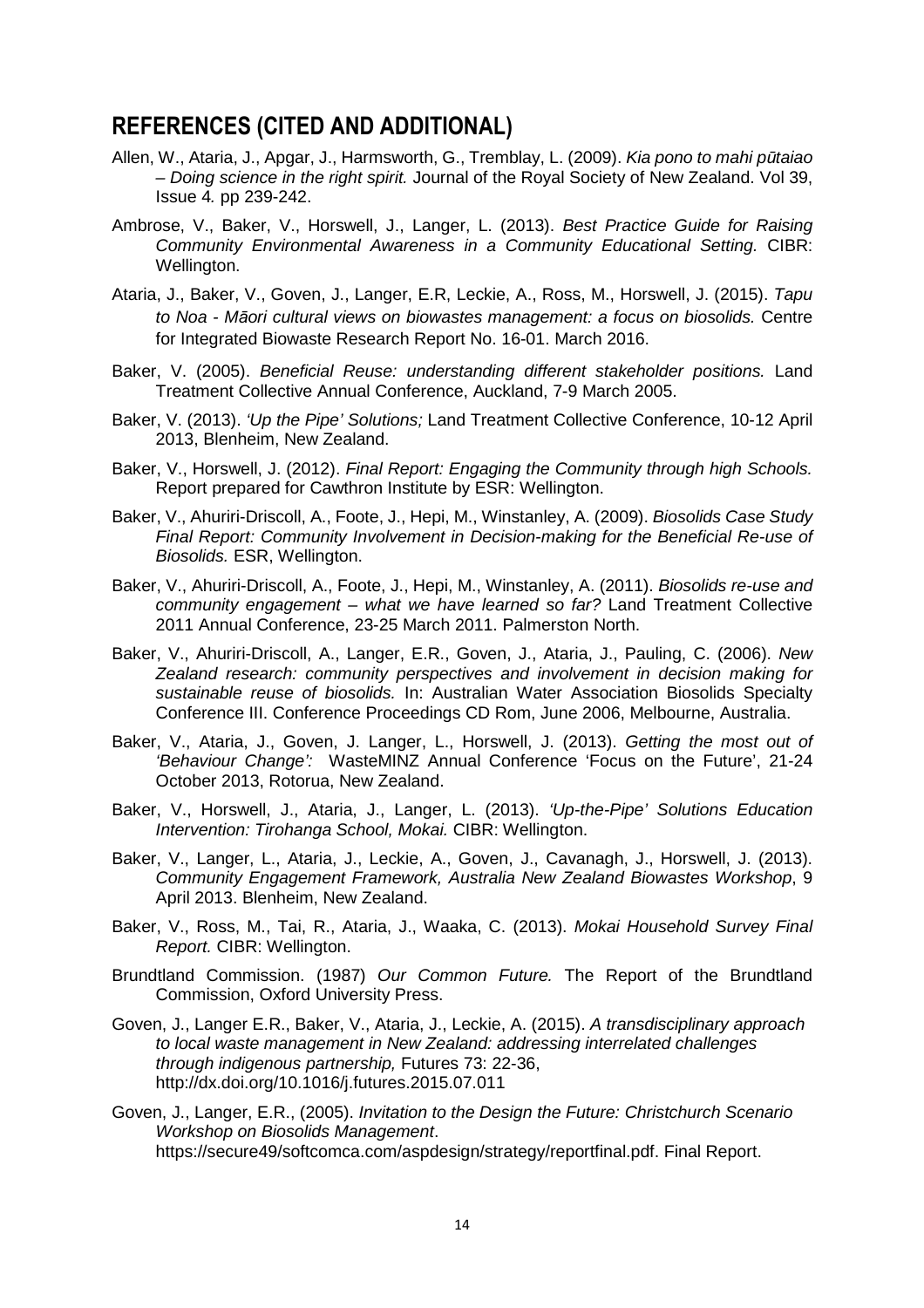- Goven, J., Langer, E.R., (2008). Evaluation of the scenario workshop "invitation to design the future". Report to the Christchurch City Council.
- Goven, J., Langer, E.R., (2009). The potential of public engagement in sustainable waste management: designing the future for biosolids in New Zealand. Journal of Environmental Management 90, 921-930.
- Goven, J., Langer, E.R., Baker, V., Ataria, J., Leckie, A. (2012). Community engagement in the management of biosolids: Lessons from four New Zealand studies. Journal of Environmental Management, 103: 154-164.
- Hikuroa, D., Morgan, T., Gravley, D., Henare, M. (2010). Integrating indigenous values in geothermal development. Paper presented at the 4th International Traditional Knowledge Conference.
- Langer, E.R., Ataria, J., Leckie, A., Baker, V., Horswell, J., Yao, R., McDevitt, J., Goven, J., Solomon, R., Tremblay, L., Northcott, G., Xue, J., Ross, C., Robinson., B. (2013). Kaik*ō*ura case study: community engagement to determine biosolids reuse. Centre for Integrated Biowaste Research Report No. 2. September 2013.
- Local Government Act (2002).
- Marsden, M. (2003). The Woven Universe: Selected Writings of Rev Maori Marsden. Otaki: Te Wānanga o Raukawa.
- McDevitt, J.E., Langer, E.R., Leckie, A. C. (2013). Community engagement and environmental life cycle assessment of Kaik*ō*ura's biosolid reuse options. Sustainability 5: 242-255; doi:10.3390/su5010242.
- Ministry for the Environment (2010). The New Zealand Waste Strategy: Reducing harm, improving efficiency. http://www.mfe.govt.nz/publications/waste/wastestrategy/wastestrategy.pdf http://www.mfe.govt.nz/issues/waste/
- New Zealand Water and Wastes Association. (2003). Guidelines for the Safe Application of Biosolids to Land in New Zealand. Ministry for the Environment, August 2003.
- Pauling C., Ataria J. (2009). Tiaki Para: A Study of Ngai Tahu Values and Issues Regarding Waste. Landcare Research Science Series. No. 49. 42 pp. Landcare Research Ltd, New Zealand.
- Resource Management Act (1991).
- Sandman, P. (1993). Responding to community outrage: strategies for effective risk communication. Fairfax: American Industrial Hygiene Association.
- Scrimgeour, F., Iremonger, C. (2004). Maori sustainable economic development in New Zealand: Indigenous practices for the quadruple bottom line. University of Waikato, Hamilton, New Zealand.
- Sengupta, U., Vieta, M., McMurtry, J. (2015). Indigenous Communities and Social Enterprise in Canada. Canadian Journal of Nonprofit and Social Economy Research, 6(1), 104.
- Swanson, L. A., Zhang, D. D. (2012). Perspectives on corporate responsibility and sustainable development. Management of Environmental Quality: An International Journal, 23(6), 630-639. doi:doi:10.1108/14777831211262918

The International Association of Public Participation (IAP2) http://www.iap2.org/

- Treaty of Waitangi (1840).
- Yamabe, S., Goven, J., Leckie, A., Langer, E.R., Ataria, J. (2009). Water, sewage and stormwater in Little River – Issues identified by the community; A report produced for Waste to Resource, February 2009. Scion.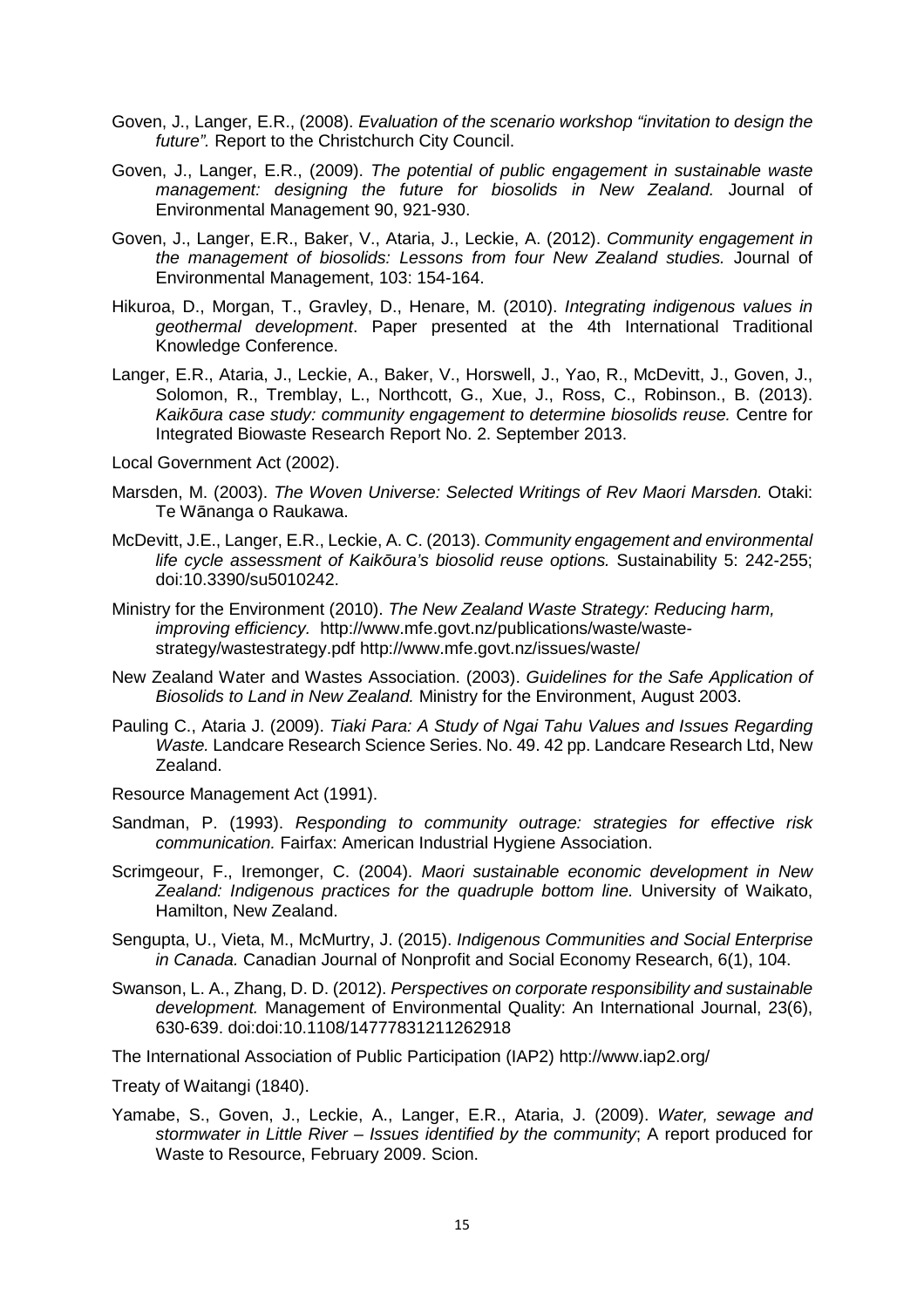# **Appendix 1: Applying IAP2 approaches to biowaste issues**

### **Inform:**

- One-way communication
- Often the default mode of engagement for waste infrastructure issues
- Not suitable for introducing change or getting 'buy-in'
- Provides limited opportunities for feedback and any feedback likely to be given by those with strong opposing views
- Typically low initial cost and useful for initial awareness-raising.

Examples: Notice of the resource consent intentions in a public newspaper; sending letters to affected parties; newspaper articles, leaflets, newsletters, written reports; posting information on council websites; social media, open days and school tours.

### **Consult:**

- Often driven by regulatory conditions, e.g., statutory requirements for consultation
- Often used to ratify a pre-determined solution, or to obtain community feedback on selected pre-defined options
- Fits the 'business-as-usual' dynamics for wastewater decision-making, where there are strong technical and bureaucratic constraints
- Can evoke negative reactions from participants, as the opportunities for influence are highly constrained
- Lack of (perceived and/or real) ability to influence can result in a low turnout to public meetings
- Not recommended, except as a starting point.

Examples: Notification in the local newspaper or by mail to affected parties with an invitation for written submissions; surveys; public meetings.

#### **Involve:**

- Good approach to begin community engagement
- Signals a clear promise or commitment to include community inputs where possible
- Provides a transparent process for feedback to show how different viewpoints were considered
- Enables addressing questions on the day and testing potential solutions more quickly
- Enables relationship-building and gaining a better appreciation for the issues, different viewpoints, constraints and trade-offs
- Helps generate shared ownership for local solutions and innovations
- May raise expectations for greater community influence in decision-making, so it is important to have a good mandate and buy-in within council.

Examples: Interactive stakeholder workshops, working groups or hui with at least two meetings to give time for feedback and to further investigate the ideas or questions put forward. These meetings work best with 'experts on tap' so that council technical staff, local engineers and scientists can answer questions and circulate around working groups to share their knowledge and listen to the discussions. The 'involve' approach is used by councils and others in the Zero Waste Coordinator networks to inspire and involve communities, households, schools and non-governmental organisations (NGOs) in extending good practice and developing new initiatives for waste reduction and recycling.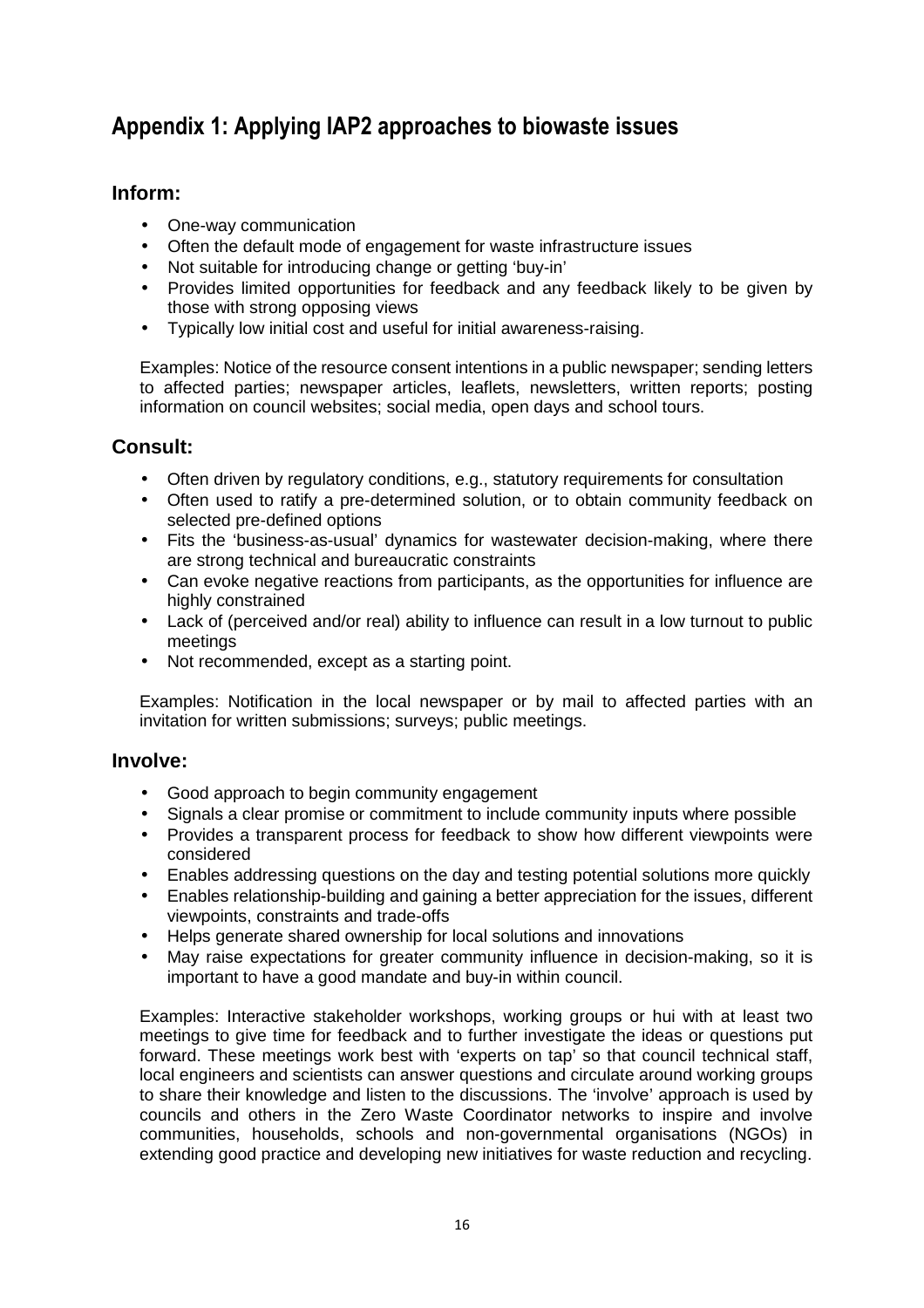### **Collaborate:**

- Partnership approach
- Commitment to incorporate community viewpoints to the maximum extent possible
- Commitment to identify where and how community viewpoints have been incorporated, and to clearly explain reasons when community preferences not incorporated
- Requires a long-term commitment to building relationships and regular meetings
- Builds a strong sense of community ownership
- Provides a good platform to generate new ideas and build capacities and alliances to help find solutions to other council issues
- Requires approachable 'experts on tap' for any workshop or hui
- Can be resource-intensive and costly in the planning and in resources needed to sustain on-going conversations
- May require strong independent facilitation to manage historical or single-issue interest group dynamics or strongly expressed viewpoints.

Examples: Workshops or hui that are open to the community and are not designed to promote a predetermined course of action or limited options. The case-study that CIBR undertook in Kaikōura (Langer et al., 2013) used a 'collaborate' approach to build a science, Iwi and local council partnership, as well as involving wider community.

#### **Empower:**

- Involves a complete transfer of the decision-making power to the community, which may not be legally permitted in biowaste management contexts
- Not usually appropriate for decisions that include complex technical considerations, taking responsibility for large financial investments with long-term consequences and managing public health and environmental risks
- Time-consuming and requires significant resources to design and deliver well.

Examples: No examples exist in New Zealand to date. However, the RMA provides the ability to delegate authority to Māori. For example, the ability for consent authorities to transfer responsibilities to Iwi authorities (section 33); the ability for Iwi authorities to become heritage protection authorities and issue heritage orders (section 188); regional policy statements and plans and district plans which take into account any relevant planning document recognised by an Iwi authority and lodged with the council (sections 61(2A), 66(2A) and 74(2A)); and joint management agreements between councils and Iwi (section 32B).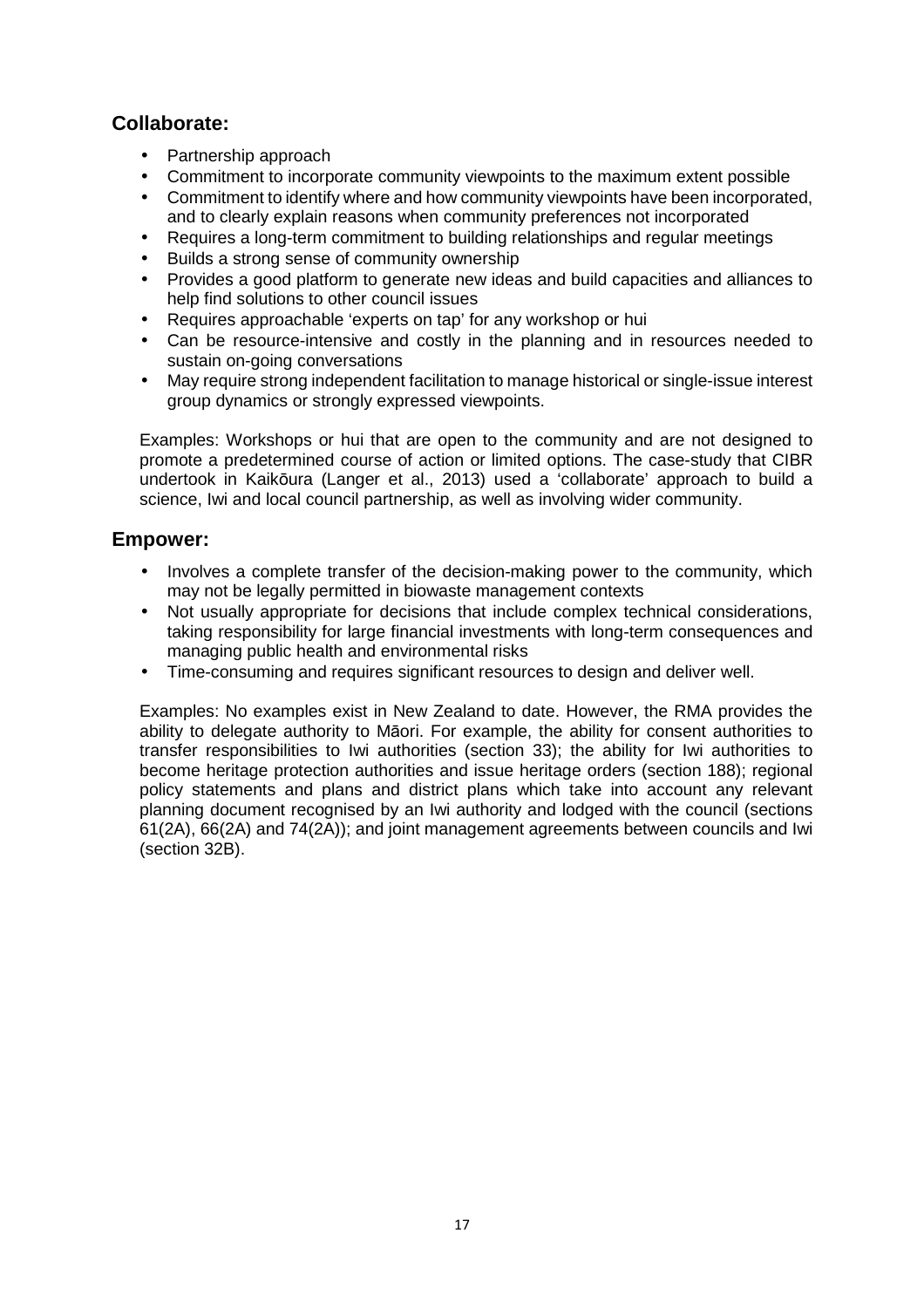# **Appendix 2: Sample workshop run sheet**

#### **Location: (Give clear instructions so people can find your meeting, or attach a map)**

#### **Date/time:**

#### **Workshop run sheet**

#### **Ground rules:**

- Keep an open mind about the issues and options
- Respect each other's views
- Focus on the issues not the personalities
- Maintain confidentiality where necessary
- Seek consensus for decision-making where possible
- Accept the majority view as the Focus Group view where consensus is not available.

#### **Aims:**

- Selection criteria QBL environmental, social, cultural and economic (What matters most?)
- Begin to explore the best options
- Outcome: Council has a list of options for costing and further technical review.

#### **Outline:**

| 7pm    | Introductions | <b>Mayor</b>                                         |
|--------|---------------|------------------------------------------------------|
| 7.15pm |               | Selection criteria - environmental social, cultural, |
|        |               | economic                                             |
|        |               | (Small group work)                                   |
| 8pm    |               | <b>Ranking the QBL criteria</b>                      |
| 8.10pm |               | <b>Exploring the options</b>                         |
|        |               | (small group work)                                   |
| 8.45pm |               | <b>Feedback</b>                                      |
|        |               | Where to next?                                       |
| 9pm    | Finish        |                                                      |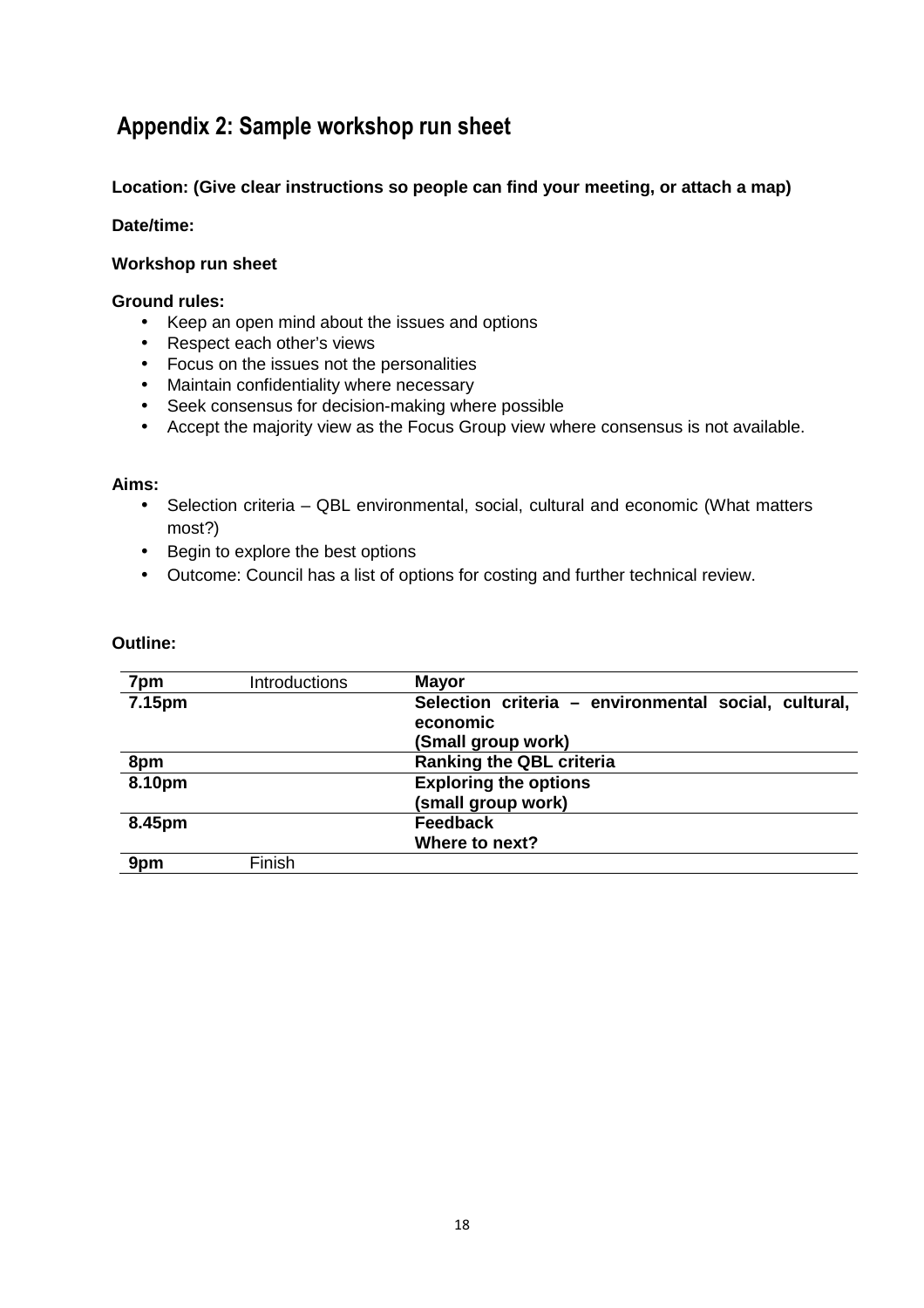### **Detailed run sheet: (preparation and instructions for staff and facilitators only)**

#### **Preparation:**

Please can we have 'café style' room layout for the day – preferably round tables with chairs 3-4 people per table, 5 small tables, 1 rectangular or square table to side or back of room.

#### **Materials/check list:**

|                                                            | <b>Persons</b><br><b>Responsible</b> | <b>Check</b> |
|------------------------------------------------------------|--------------------------------------|--------------|
| Room set up in café style – check with venue for set up.   |                                      |              |
| Café style' room layout for the day – preferably round     |                                      |              |
| tables with chairs 3-4 people per table, 5 small tables, 1 |                                      |              |
| rectangular or square table to side or back of room.       |                                      |              |
| Drink and biscuits table – water jug, cups, teabags, hot   |                                      |              |
| water urn, coffee, sugar, biscuits etc. Mints for tables?  |                                      |              |
| Check with venue, Blu-tack on walls? No white table        |                                      |              |
| cloths?                                                    |                                      |              |
| Name tags?                                                 |                                      |              |
| Map of area (similar to Slide 51)                          |                                      |              |
| Laptop                                                     |                                      |              |
| Slide projector?                                           |                                      |              |
| Large table and/or wall to cluster & put posters on?       |                                      |              |
| Giant post-it note pad (is expensive with adhesive strip   |                                      |              |
| backing, could use flip chart paper and Blu-tack)          |                                      |              |
| Sheets/small roll of butcher paper (cheaper for cluster    |                                      |              |
| exercise, but we can join giant post-it notes together)    |                                      |              |
| Fine/medium tip different coloured marker pens             |                                      |              |
| (check no white table cloths)                              |                                      |              |
| Multi coloured 8cm square post-it notes (x4 packs)         |                                      |              |
| Blu-tack, cellotape,                                       |                                      |              |
| Biro pens, scissors                                        |                                      |              |
| Coloured dots (red, blue/green, yellow, silver) Need 4     |                                      |              |
| different coloured packs)                                  |                                      |              |
| Blu-tack, cellotape - can bring this                       |                                      |              |
| A4 Questions for exploring options                         |                                      |              |
| <b>A4 Evaluation</b>                                       |                                      |              |
| A4 Parking                                                 |                                      |              |
| A4 Thoughts                                                |                                      |              |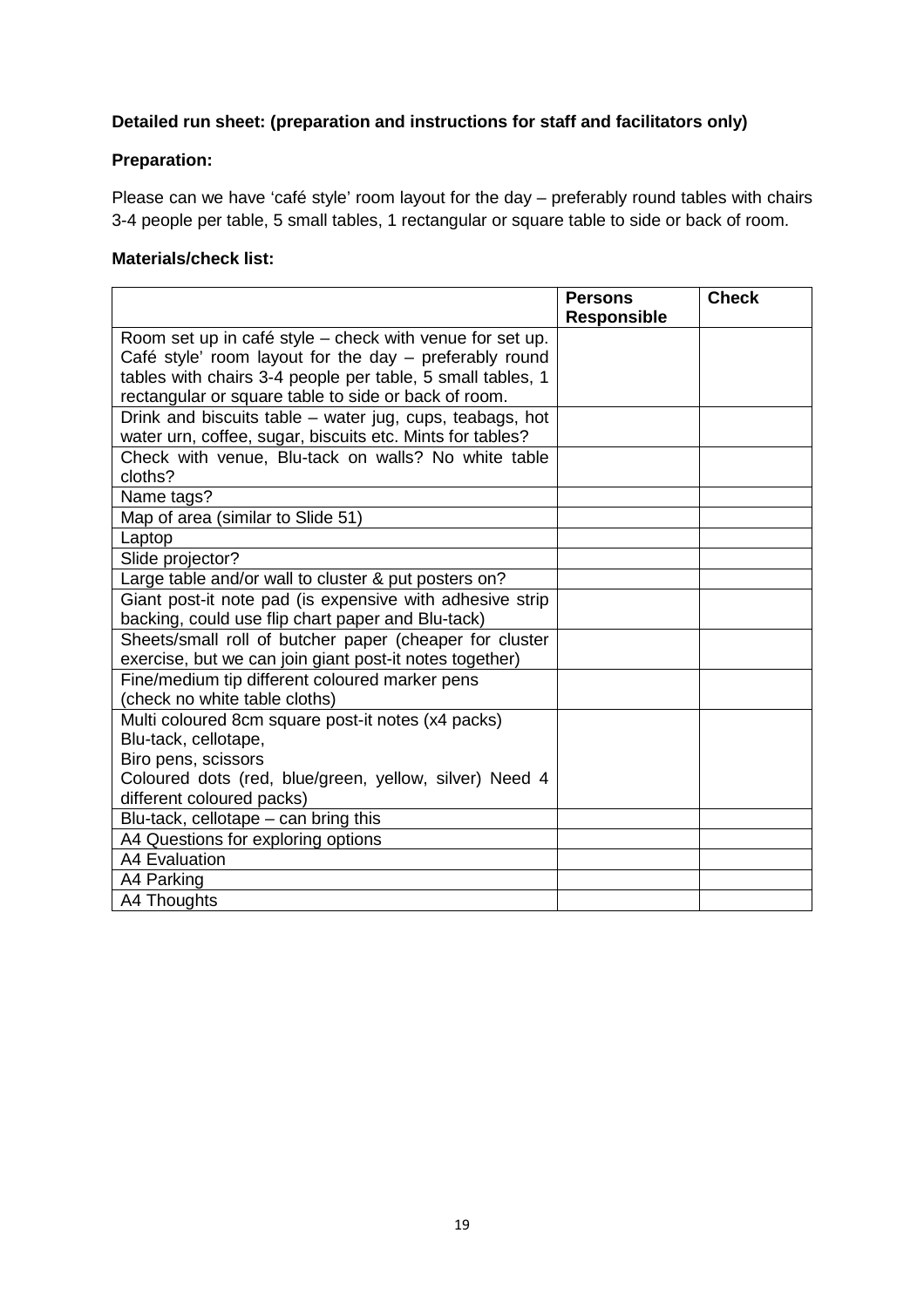# **Detailed Run sheet – draft only**

Have a plan like this, but be flexible. You might only get though some of the exercises.

| <b>Time</b>                  | <b>Activity</b>                                                                                                                                                                                                                                                                                                                                                                                                                                                                                                                                                                                                                                                                                                                                                                                   | People/materials                                                                                                                                     |
|------------------------------|---------------------------------------------------------------------------------------------------------------------------------------------------------------------------------------------------------------------------------------------------------------------------------------------------------------------------------------------------------------------------------------------------------------------------------------------------------------------------------------------------------------------------------------------------------------------------------------------------------------------------------------------------------------------------------------------------------------------------------------------------------------------------------------------------|------------------------------------------------------------------------------------------------------------------------------------------------------|
| 6.15pm                       | Check/set up room.                                                                                                                                                                                                                                                                                                                                                                                                                                                                                                                                                                                                                                                                                                                                                                                | Facilitator/all to set<br>up tables/materials<br>Parking<br>and<br>Thoughts sheets                                                                   |
| 6.45pm                       | Karakia for food<br>Meet & greet.                                                                                                                                                                                                                                                                                                                                                                                                                                                                                                                                                                                                                                                                                                                                                                 | &<br>Tea<br>biscuits<br>(continuous)                                                                                                                 |
| 7pm                          | Karakia - Iwi/mana whenua<br>Mayor - introduction, endorse purpose                                                                                                                                                                                                                                                                                                                                                                                                                                                                                                                                                                                                                                                                                                                                | Check protocol and<br>order<br>with                                                                                                                  |
| $(10 \text{ mins})$          | Council staff – introduce outline process.                                                                                                                                                                                                                                                                                                                                                                                                                                                                                                                                                                                                                                                                                                                                                        | rūnanga/kaumātua                                                                                                                                     |
| 7.10pm<br>$(5 \text{ mins})$ | Facilitator (introduce her/himself, outline<br>expectations,<br>structure<br>aims,<br>οf<br>the<br>workshop/hui).                                                                                                                                                                                                                                                                                                                                                                                                                                                                                                                                                                                                                                                                                 |                                                                                                                                                      |
|                              | Incorporating<br>community<br>values<br>into<br>technical decision-making. First exercise on<br>identifying the environmental, social, cultural<br>and economic criteria that matter most.<br>Acknowledge options that<br>have<br>been<br>submitted and we will get to these later. If not<br>completed please do so in next 5 mins and<br>give to staff member to collate.<br>Whilst we do this, engineer/staff person is<br>going to work on inputting the options you<br>have suggested. He will report to us at 8pm<br>to show the top 5-6. We can then focus on<br>these 'top' options in more detail in the<br>second half of the meeting.<br>Also, whilst we are working, the council staff<br>might try to cluster these (cut and group<br>same options together, 1s first, then 2s, 3s). | How will we weight<br>these to show most<br>popular?<br>$1 =$<br>$2=$<br>$3=$<br>$4=$<br>$5=$<br>$6=$<br>$7 = etc.$                                  |
| 7.15pm                       | Small group work (4 -5 tables, 4-5 people at<br>each table).                                                                                                                                                                                                                                                                                                                                                                                                                                                                                                                                                                                                                                                                                                                                      | Facilitator<br>(small<br>groups)                                                                                                                     |
|                              | Allocate each table - 'Social', 'Cultural',<br>'Environmental', 'Economic'.<br>Make sure you are with the topic that you<br>really want to contribute to. We need all four<br>areas covered so we have a deeper<br>understanding<br>this<br>οf<br>each<br>area<br><b>SO</b>                                                                                                                                                                                                                                                                                                                                                                                                                                                                                                                       | - 2 giant post-it note<br>sheets per table<br>- 2-3 Marker pens<br>$\frac{1}{2}$ cube<br>small<br>$\sim$<br>coloured<br>post-it<br>notes<br>- Biro's |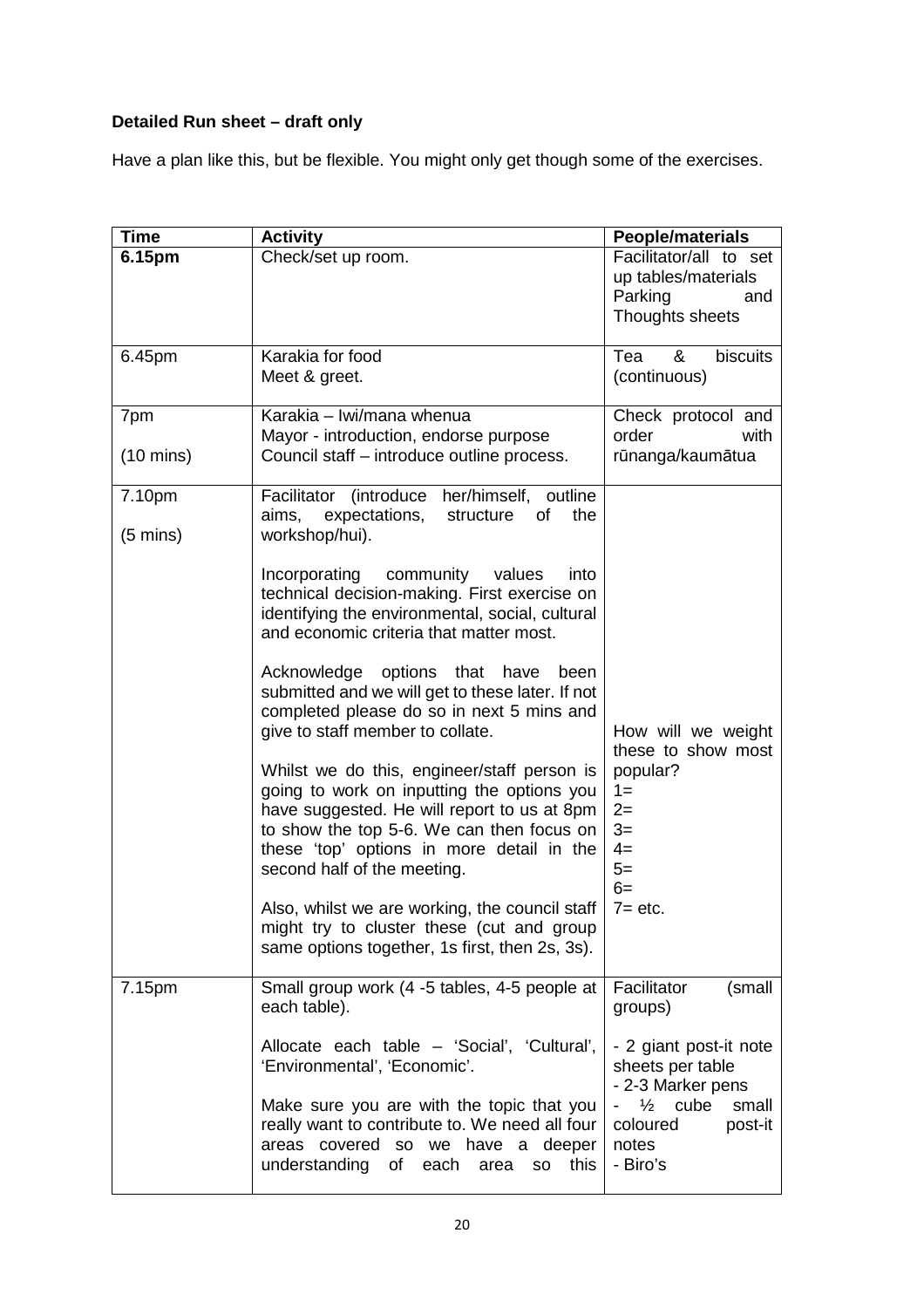| (5mins)        | information can help inform and guide further<br>conversations.<br>Quick intro name and organisation.<br>Check who is sitting at the table beside you<br>- do you need to move? Is there a good<br>range of interests? Do you already know<br>most of these people? Who is missing?<br>Nominate a time keeper who can signal or<br>say if someone is talking too much, give<br>another person a turn, and help keep a<br>process where we go around the table to give<br>each person a turn to share their ideas.<br>Nominate a scribe, someone who is a good<br>open listener and who likes to write things<br>down, but make sure scribe gets their own<br>ideas down too. |             |
|----------------|------------------------------------------------------------------------------------------------------------------------------------------------------------------------------------------------------------------------------------------------------------------------------------------------------------------------------------------------------------------------------------------------------------------------------------------------------------------------------------------------------------------------------------------------------------------------------------------------------------------------------------------------------------------------------|-------------|
| 7.20pm         | Understanding what matters most<br>Social, Cultural, Environmental, Economic                                                                                                                                                                                                                                                                                                                                                                                                                                                                                                                                                                                                 | Facilitator |
| $(20-30 mins)$ | Brainstorm – we want a list of bullet points to<br>consider, have a deeper understanding of<br>what criteria are most important to consider<br>when thinking about wastewater treatment<br>options.<br>Unpack this, what do we mean by QBL etc.<br>values. When we<br>talk about<br>culture,<br>in relation<br>environment<br>to wastewater<br>treatment and discharge, what are the                                                                                                                                                                                                                                                                                         |             |
|                | criteria or concerns that underpin our views?<br>What are our key concerns, values, or<br>objectives? What really matters most? These<br>might be impacts.                                                                                                                                                                                                                                                                                                                                                                                                                                                                                                                   |             |
|                | Then, think about how you might measure<br>each criterion, and/or what needs to be done<br>to achieve or uphold this value.                                                                                                                                                                                                                                                                                                                                                                                                                                                                                                                                                  |             |
|                | Note any questions you might have, or<br>knowledge gaps that you can identify.<br>Questions for experts? Questions? Parked<br>questions?                                                                                                                                                                                                                                                                                                                                                                                                                                                                                                                                     |             |
|                | Time permitting: Rotate the posters to a<br>different group to help appreciate there is<br>more than just their value.<br>Move poster to tables.                                                                                                                                                                                                                                                                                                                                                                                                                                                                                                                             |             |
| 7.45pm         | Prioritise (All group)                                                                                                                                                                                                                                                                                                                                                                                                                                                                                                                                                                                                                                                       | Facilitator |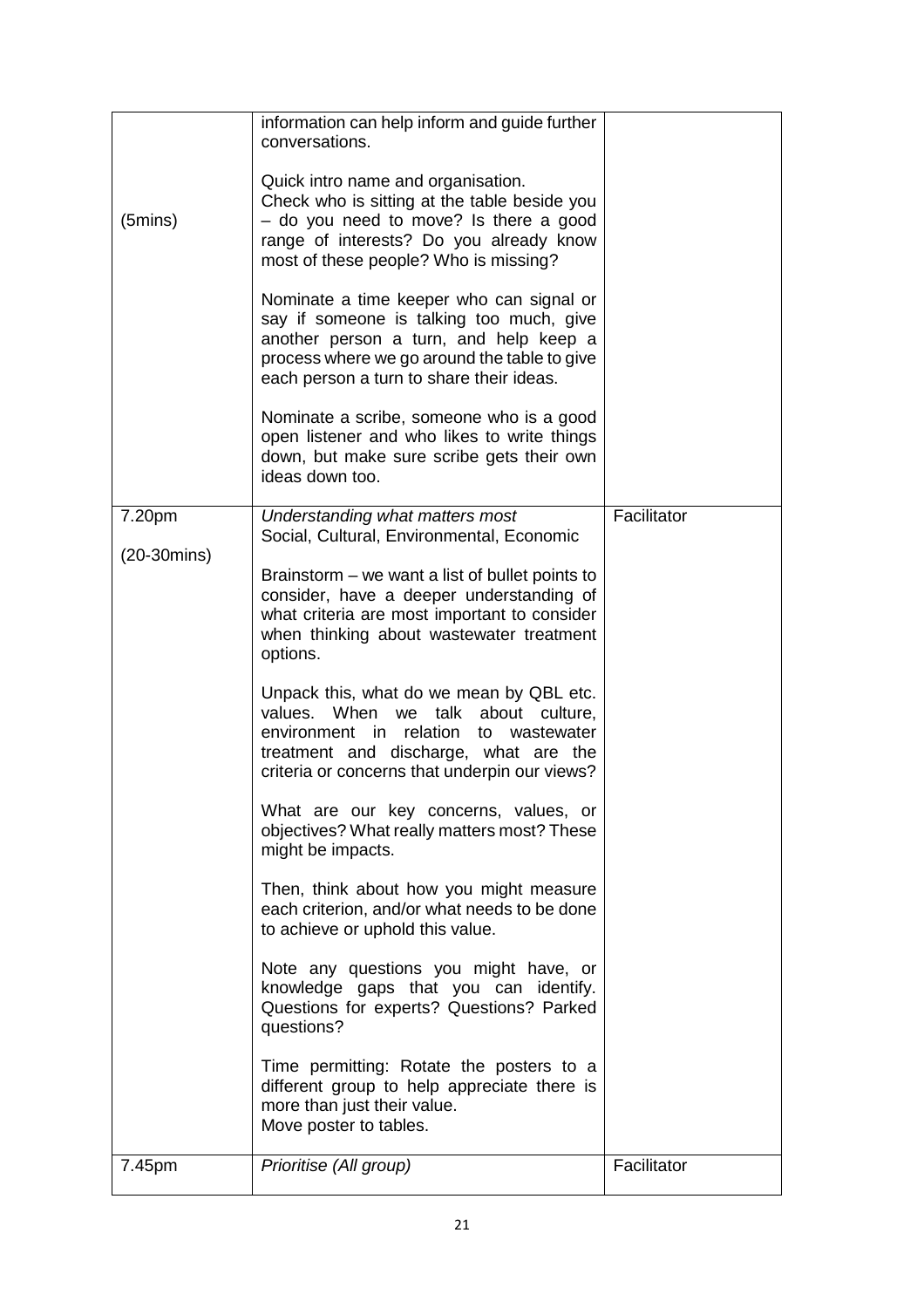|               | Collect all the posters and Blu-tack to wall, or                                                                                                                                                                                                                                                                                                                                                          | Coloured dots                                                                              |
|---------------|-----------------------------------------------------------------------------------------------------------------------------------------------------------------------------------------------------------------------------------------------------------------------------------------------------------------------------------------------------------------------------------------------------------|--------------------------------------------------------------------------------------------|
|               | arrange on one big table.<br>- Pass around the dots each invited person<br>or interest group, if more than one, talk to<br>each other to decide where to put the 3 dots<br>(green or blue)<br>- And 2 big red dots. Each person to take 3                                                                                                                                                                 | Three<br>dots<br>per<br>person (blue, green)<br>Two dots (red)                             |
| $(10-15)$     | red dots.<br>- Optional: We could ask elected members<br>and staff to use different coloured dots<br>(yellow or orange) and do this exercise too,<br>but we only count community votes.                                                                                                                                                                                                                   | Use dots and mini                                                                          |
|               | Keep the dot box secure with a staff member<br>(don't just leave it on a table) as some people<br>may help themselves to extra dots.                                                                                                                                                                                                                                                                      | post-it notes to add<br>comments to posters<br>that<br>you<br>haven't<br>been involved in. |
|               | Get people to walk around the posters. Look<br>at the all issues that others in the room have<br>identified.<br>1. Vote for the three issues that are most<br>important. On Balance, across all the four<br>areas, which three values/criteria matter<br>most for you (blue/green)<br>2. Vote for the two issues that you think<br>would really get in the way of an option, deal<br>breakers. (red dots) |                                                                                            |
|               | Any crucial issues or criteria missing – write<br>on post-it note and place on poster. Any<br>thoughts on a poster that your group didn't<br>work on.                                                                                                                                                                                                                                                     |                                                                                            |
|               | Questions, knowledge gaps?                                                                                                                                                                                                                                                                                                                                                                                |                                                                                            |
|               | Any thoughts? Surprises? Is this what you<br>expected?<br>Is this how you'd expect the wider community<br>to view things? Why/why not?                                                                                                                                                                                                                                                                    |                                                                                            |
| 8pm           | <b>Options</b>                                                                                                                                                                                                                                                                                                                                                                                            | Facilitator                                                                                |
| $(5-10 mins)$ | Engineer/staff member report on most<br>frequently ranked options.                                                                                                                                                                                                                                                                                                                                        | Data projector                                                                             |
|               | Show how clusters emerging on large table.<br>Have map on standby, link options clusters<br>with areas on map if possible.                                                                                                                                                                                                                                                                                |                                                                                            |
| 8.05pm        | <b>Options exercise</b>                                                                                                                                                                                                                                                                                                                                                                                   | Make an A4 question<br>guide for here. Then                                                |
|               | Back into small groups/tables – (Mix it up, sit<br>at a different table, but think about good<br>spread, range of viewpoints). Agree on a<br>scribes and timekeeper roles.                                                                                                                                                                                                                                | they can work on<br>giant post-it notes.                                                   |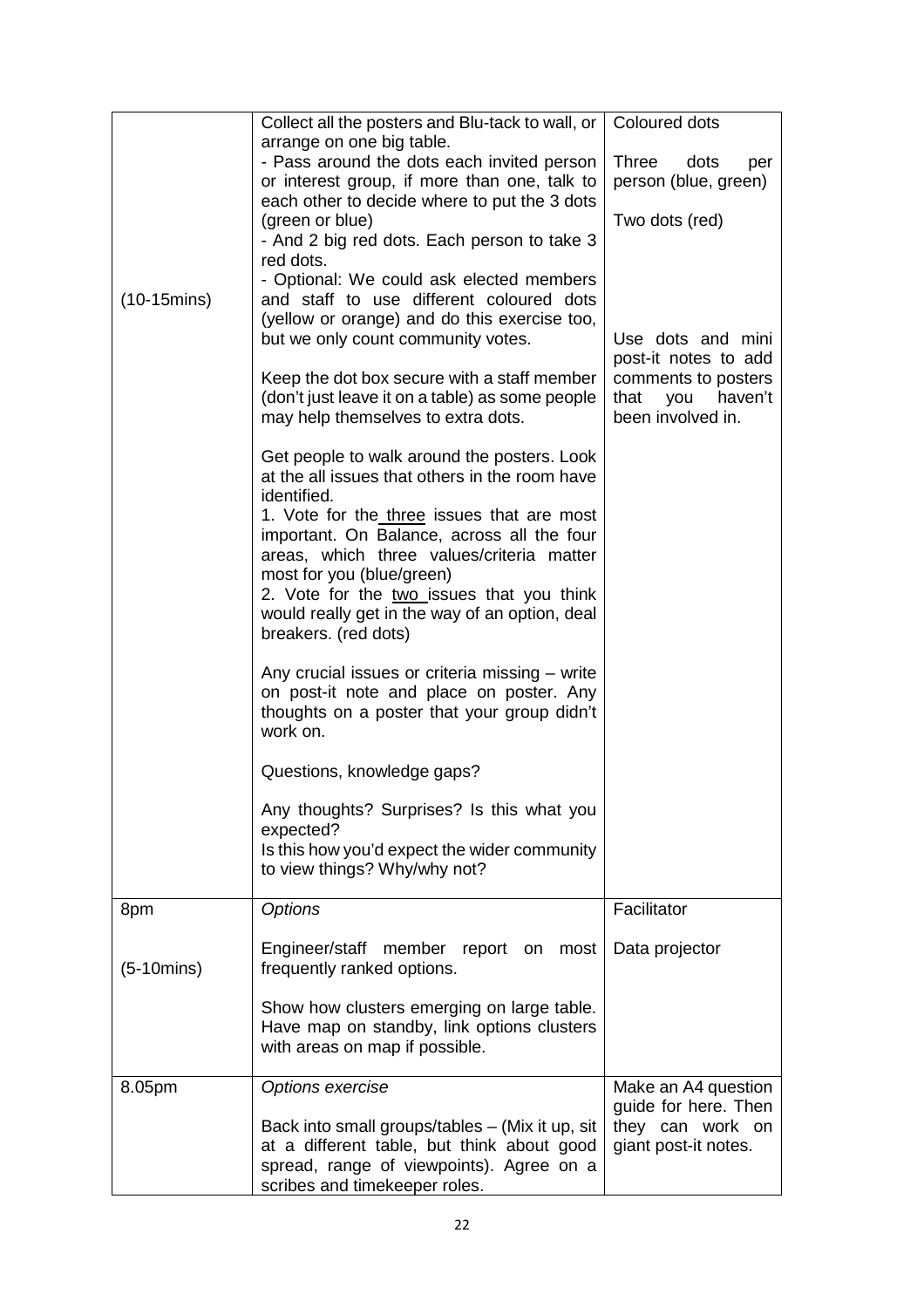| $(20-25 \text{ mins})$ | Agreement on taking top five and not all of<br>them. Would then randomly allocate option<br>to each of the five tables.<br>Maybe on table where not your top option,<br>how does it sit. If you don't like, think about<br>why?<br>Title: A sentence to describe this option.<br>Then thinking about the social, cultural,<br>environmental, economic work that you've<br>done, how does the option you are looking at<br>fit with these criteria.<br>List the benefits for this option?<br>List the disadvantages of this option?<br>Try to think about what others might think,<br>think about options and issues/ideas outside<br>your historic thinking, what would wider<br>community think?<br>Questions/prompts:<br>Who is impacted?<br>Who will benefit? Who might be<br>adversely affected? Who needs to be<br>involved? Who do you need to work<br>with to make this option viable?<br>Bigger picture, wider impacts?<br>What is needed to make this option work?<br>What conditions need to exist for this option<br>to be successful?<br>Who has the power to block or undo this<br>option? What are the<br>uncertainties,<br>unknowns, and knowledge gaps? Questions<br>for experts? |                         |
|------------------------|---------------------------------------------------------------------------------------------------------------------------------------------------------------------------------------------------------------------------------------------------------------------------------------------------------------------------------------------------------------------------------------------------------------------------------------------------------------------------------------------------------------------------------------------------------------------------------------------------------------------------------------------------------------------------------------------------------------------------------------------------------------------------------------------------------------------------------------------------------------------------------------------------------------------------------------------------------------------------------------------------------------------------------------------------------------------------------------------------------------------------------------------------------------------------------------------------|-------------------------|
| 8.35pm                 | Big group                                                                                                                                                                                                                                                                                                                                                                                                                                                                                                                                                                                                                                                                                                                                                                                                                                                                                                                                                                                                                                                                                                                                                                                         | Facilitator (all group) |
| $(5-10 mins)$          | One person from each group to report to<br>whole room. 1 min each to summarise their<br>option and key discussion points. Knowledge<br>gaps perhaps.                                                                                                                                                                                                                                                                                                                                                                                                                                                                                                                                                                                                                                                                                                                                                                                                                                                                                                                                                                                                                                              |                         |
| 8.45pm                 | All group<br>Stand around / have a look at the table of                                                                                                                                                                                                                                                                                                                                                                                                                                                                                                                                                                                                                                                                                                                                                                                                                                                                                                                                                                                                                                                                                                                                           | Facilitator (all group) |
| $(5-10 mins)$          | clusters. Talk to person beside you. Any<br>surprises?<br>Any underlying issues or tensions between<br>the options? Where are the most unknowns<br>or uncertainties?                                                                                                                                                                                                                                                                                                                                                                                                                                                                                                                                                                                                                                                                                                                                                                                                                                                                                                                                                                                                                              |                         |
|                        | Has our best option changed?<br>Are there any other options, other than the<br>top five we have worked on today, that you'd<br>like the council to consider?                                                                                                                                                                                                                                                                                                                                                                                                                                                                                                                                                                                                                                                                                                                                                                                                                                                                                                                                                                                                                                      |                         |